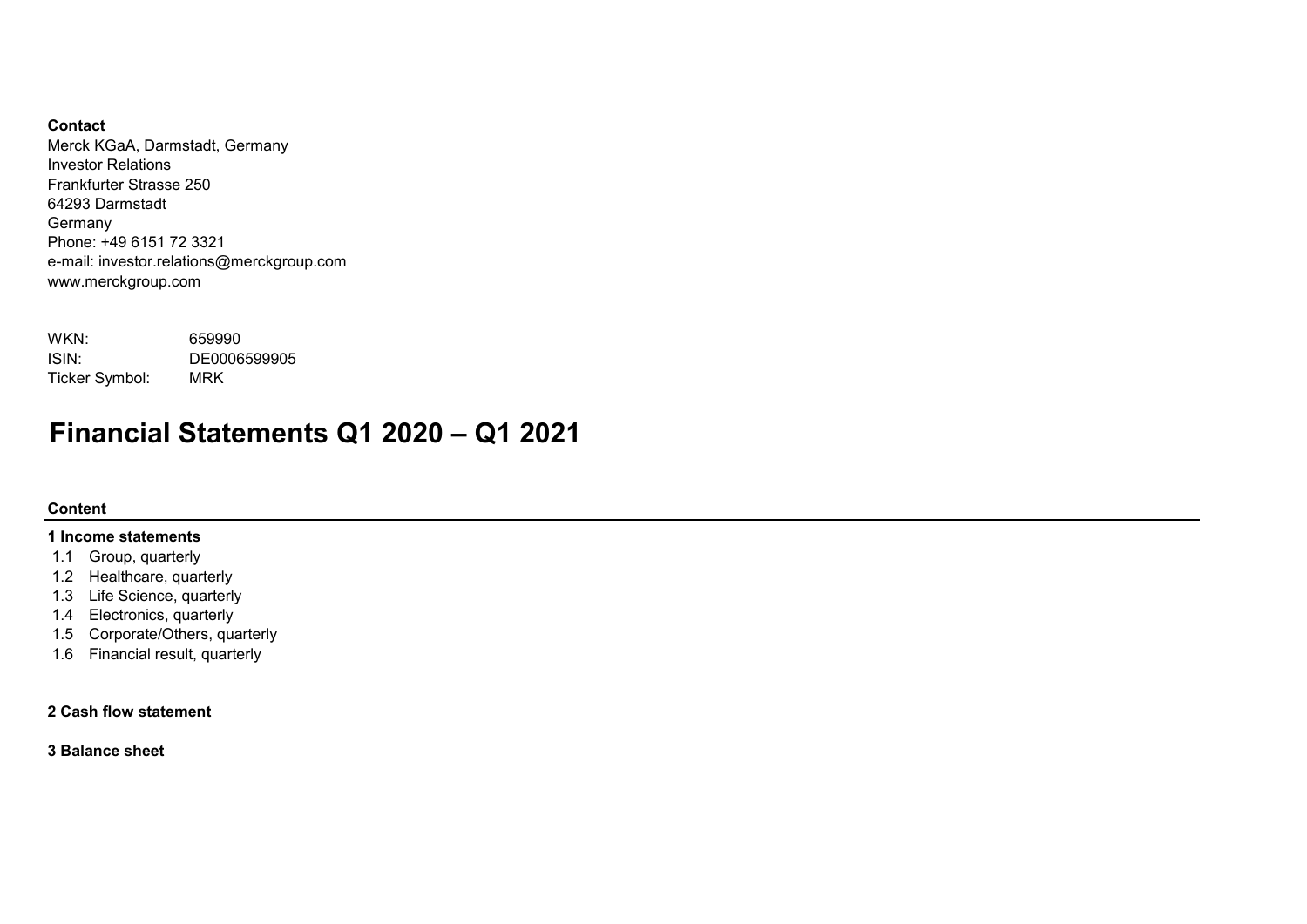# **EBITDA pre Merck KGaA, Darmstadt, Germany**

|                    |          |          |             | 2020    |           |          |          |             |         |    |    | 2021 |    |    |    |          |    |    | Change YoY |      |    |           |
|--------------------|----------|----------|-------------|---------|-----------|----------|----------|-------------|---------|----|----|------|----|----|----|----------|----|----|------------|------|----|-----------|
| $\epsilon$ million | Q1       | Q2       | H1          | Q3      | <b>9M</b> | Q4       | H2       | FY          | Q1      | Q2 | H1 | Q3   | 9M | Q4 | H2 | O1       | Q2 | H1 | Q3         | O4 I | H2 | <b>FY</b> |
| Healthcare         | 472,1    | 374,0    | 846,2       | 896,0   | 1742,7    | 525,7    | 1 421,1  | 2 2 6 7 , 3 | 532,9   |    |    |      |    |    |    | 12,9%    |    |    |            |      |    |           |
| in % of net sales  | 27,8%    | 24,9%    | 26,4%       | 52,7%   | 35,5%     | 30,2%    | 41,3%    | 34,1%       | 32,5%   |    |    |      |    |    |    |          |    |    |            |      |    |           |
| Life Science       | 552,7    | 569,1    | 1 121,8     | 630,2   | 1752,0    | 653,1    | 1 283,3  | 2 4 0 5,0   | 793,2   |    |    |      |    |    |    | 43,5%    |    |    |            |      |    |           |
| in % of net sales  | 31,2%    | 31,5%    | 31,4%       | 33,0%   | 31,9%     | 32,2%    | 32,6%    | 32,0%       | 37,2%   |    |    |      |    |    |    |          |    |    |            |      |    |           |
| Electronics        | 285,5    | 238,3    | 523,8       | 254,2   | 778,0     | 246,1    | 500,4    | 1 0 24, 2   | 273,8   |    |    |      |    |    |    | $-4,1%$  |    |    |            |      |    |           |
| in % of net sales  | 31,7%    | 29,3%    | 30,6%       | 30,4%   | 30,5%     | 29,6%    | 29,6%    | 30,3%       | 31,8%   |    |    |      |    |    |    |          |    |    |            |      |    |           |
| Corporate/Others   | $-129,1$ | $-107,2$ | $-236,2$    | $-79,7$ | $-315,9$  | $-179,1$ | $-258,8$ | $-495,7$    | $-89,3$ |    |    |      |    |    |    | $-30,8%$ |    |    |            |      |    |           |
| Group              | 1 181,3  | 1 074,2  | 2 2 5 5 , 5 | 1700,7  | 3 956,2   | 1 245,2  | 2 945,9  | 5 201,4     | 1 510,6 |    |    |      |    |    |    | 27,9%    |    |    |            |      |    |           |
| in % of net sales  | 27,0%    | 26,1%    | 26,6%       | 38,2%   | 30,6%     | 27,1%    | 32,6%    | 29,7%       | 32,6%   |    |    |      |    |    |    |          |    |    |            |      |    |           |

|    |                   |    |    | Change YoY |    |    |    |           |
|----|-------------------|----|----|------------|----|----|----|-----------|
| Ϋ́ | Q1                | Q2 | H1 | Q3         | 9M | Q4 | H2 | <b>FY</b> |
|    | 12,9%             |    |    |            |    |    |    |           |
|    | 43,5%             |    |    |            |    |    |    |           |
|    | $-4,1%$           |    |    |            |    |    |    |           |
|    | $-30,8%$<br>27,9% |    |    |            |    |    |    |           |
|    |                   |    |    |            |    |    |    |           |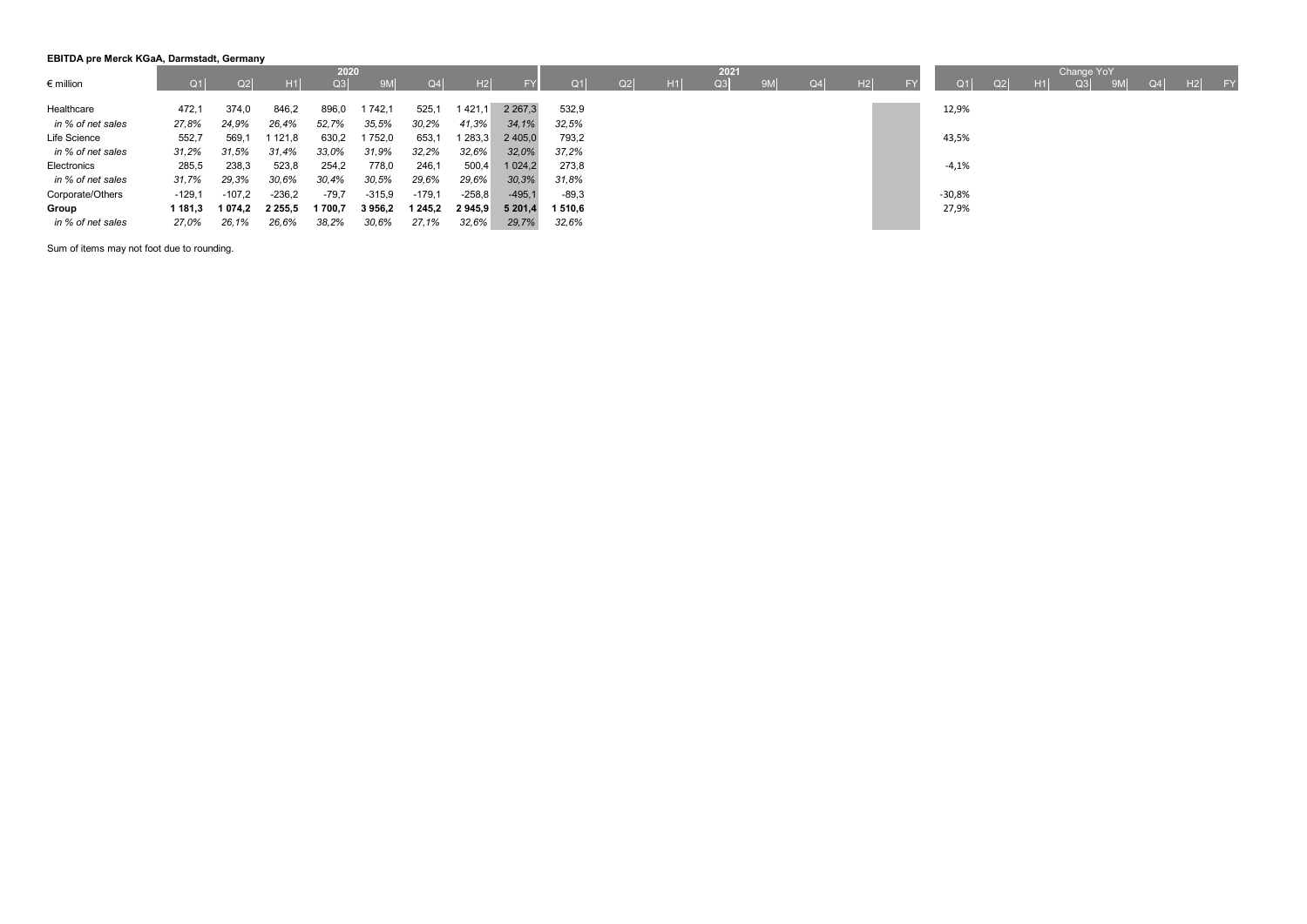| Group                                                |            |          |                       |          | 2020                                            |            |                       |           |           |    |                | 2021 |           |    |    |           |                |    |    | <b>Change YoY</b> |    |    |    |           |
|------------------------------------------------------|------------|----------|-----------------------|----------|-------------------------------------------------|------------|-----------------------|-----------|-----------|----|----------------|------|-----------|----|----|-----------|----------------|----|----|-------------------|----|----|----|-----------|
| $\epsilon$ million                                   | Q1         | Q2       | H1                    | Q3       | Q <sub>M</sub>                                  | Q4         | H2                    | <b>FY</b> | Q1        | Q2 | H <sub>1</sub> | Q3   | <b>9M</b> | Q4 | H2 | <b>FY</b> | Q <sub>1</sub> | Q2 | H1 | Q3                | 9M | Q4 | H2 | <b>FY</b> |
| <b>Net sales</b>                                     | 4 3 6 9, 7 |          |                       |          | 4 119,1 8 488,8 4 447,1 12 935,9                | 4 598,5    | 9 045,6 17 534,4      |           | 4 630,7   |    |                |      |           |    |    |           | 6,0%           |    |    |                   |    |    |    |           |
| Cost of sales                                        | $-1653,5$  | -1 610,3 | $-3,263,9$ $-1,776,1$ |          | -5 040,0                                        | $-1795,2$  | $-3,571,2$ $-6,835,1$ |           | $-1720,6$ |    |                |      |           |    |    |           | 4,1%           |    |    |                   |    |    |    |           |
| thereof amortization of intangible assets            | $-56,7$    | $-57,2$  | $-113,9$              | $-48,4$  | $-162,3$                                        | $-47,7$    | $-96,1$               | $-209,9$  | $-53,9$   |    |                |      |           |    |    |           | $-4,9%$        |    |    |                   |    |    |    |           |
| Gross profit                                         | 2 7 1 6, 2 | 2 508,7  | 5 2 2 4 , 9           | 2 671,0  | 7895,9                                          | 2 803,4    | 5474,4                | 10 699,3  | 2910,1    |    |                |      |           |    |    |           | 7,1%           |    |    |                   |    |    |    |           |
| in % of net sales                                    | 62,2%      | 60,9%    | 61,6%                 | 60,1%    | 61,0%                                           | 61,0%      | 60,5%                 | 61,0%     | 62,8%     |    |                |      |           |    |    |           |                |    |    |                   |    |    |    |           |
| SG&A                                                 | $-1421,0$  | -1 497,5 | $-2918,6$             | $-973,6$ | $-3892,2$                                       | $-1,534,3$ | $-2507,9$             | $-5426,5$ | $-1293,0$ |    |                |      |           |    |    |           | -9,0%          |    |    |                   |    |    |    |           |
| in % of net sales                                    | 32,5%      | 36,4%    | 34,4%                 | 21,9%    | 30,1%                                           | 33,4%      | 27,7%                 | 30,9%     | 27,9%     |    |                |      |           |    |    |           |                |    |    |                   |    |    |    |           |
| Marketing and selling expenses                       | $-1058,7$  | -1 034,9 | $-2093,6$             | $-991,8$ | $-3085,4$                                       | $-1$ 121,8 | $-2$ 113,6            | $-4207,2$ | $-1007,3$ |    |                |      |           |    |    |           | $-4,9%$        |    |    |                   |    |    |    |           |
| thereof amortization of intangible assets (M&S)      | $-158,8$   | $-165,2$ | $-323,9$              | $-158,5$ | $-482,5$                                        | $-153,4$   | $-311,9$              | $-635,8$  | $-145,9$  |    |                |      |           |    |    |           | $-8,1%$        |    |    |                   |    |    |    |           |
| Administration expenses                              | $-288,5$   | $-298,3$ | $-586,8$              | $-279,7$ | $-866,6$                                        | $-321,6$   | $-601,3$              | $-1188,2$ | $-272,9$  |    |                |      |           |    |    |           | $-5,4%$        |    |    |                   |    |    |    |           |
| Impairment losses and reversals (IFRS 9)             | 6,0        | $-4,5$   | 1,5                   | $-1,3$   | 0,1                                             | $-5,8$     | $-7,1$                | $-5,7$    | $-6,0$    |    |                |      |           |    |    |           | n.m.           |    |    |                   |    |    |    |           |
| Other operating expenses/income                      | $-79,8$    | $-159,9$ | $-239,6$              | 299,3    | 59,7                                            | $-85,7$    | 214,2                 | $-25,5$   | $-6,9$    |    |                |      |           |    |    |           | $-91,4%$       |    |    |                   |    |    |    |           |
| Impairments**                                        | $-1,9$     | $-111,7$ | $-113,6$              | $-0,7$   | $-114,4$                                        | $-13,8$    | $-14,6$               | $-128,2$  | $-3,2$    |    |                |      |           |    |    |           | 69,8%          |    |    |                   |    |    |    |           |
| Research and development                             | $-579,2$   | $-520,0$ | $-1099,2$             | $-531,0$ | $-1630,7$                                       | $-658,0$   | $-1188,9$             | $-2288,1$ | $-573,9$  |    |                |      |           |    |    |           | $-0,9%$        |    |    |                   |    |    |    |           |
| in % of net sales                                    | 13,3%      | 12,6%    | 12,9%                 | 11,9%    | 12,6%                                           | 14,3%      | 13,1%                 | 13,0%     | 12,4%     |    |                |      |           |    |    |           |                |    |    |                   |    |    |    |           |
| thereof amortization of intangible assets (R&D)      | $-2,3$     | $-2,8$   | $-5,1$                | $-2,9$   | $-8,0$                                          | $-3,7$     | -6,6                  | $-11,8$   | $-3,0$    |    |                |      |           |    |    |           | 27,9%          |    |    |                   |    |    |    |           |
| <b>EBIT</b>                                          | 715,9      | 491,2    | 1 207,1               | 1 166,5  | 2 3 7 3 , 6                                     | 611,1      | 1 777,6               | 2984,7    | 1 043,1   |    |                |      |           |    |    |           | 45,7%          |    |    |                   |    |    |    |           |
| in % of net sales                                    | 16,4%      | 11,9%    | 14,2%                 | 26,2%    | 18,3%                                           | 13,3%      | 19,7%                 | 17,0%     | 22,5%     |    |                |      |           |    |    |           |                |    |    |                   |    |    |    |           |
| Depreciation and amortization                        | 431,6      | 556,4    | 987,9                 | 452,9    | 1440,9                                          | 497,3      | 950,2                 | 1938,2    | 423,7     |    |                |      |           |    |    |           | $-1,8%$        |    |    |                   |    |    |    |           |
| <b>EBITDA</b>                                        | 1 147,5    | 1 047,5  | 2 195,1               | 1 619,4  | 3 814,5                                         | 1 108,4    | 2727,8                | 4 9 2 2,9 | 1466,9    |    |                |      |           |    |    |           | 27,8%          |    |    |                   |    |    |    |           |
| in % of net sales                                    | 26,3%      | 25,4%    | 25,9%                 | 36,4%    | 29,5%                                           | 24,1%      | 30,2%                 | 28,1%     | 31,7%     |    |                |      |           |    |    |           |                |    |    |                   |    |    |    |           |
| <b>EBITDA</b> pre                                    | 1 181,3    | 1 074,2  | 2 2 5 5 , 5           | 1700,7   | 3 9 5 6, 2                                      | 1 245,2    | 2 945,9               | 5 201,4   | 1 510,6   |    |                |      |           |    |    |           | 27,9%          |    |    |                   |    |    |    |           |
| in % of net sales                                    | 27,0%      | 26,1%    | 26,6%                 | 38,2%    | 30,6%                                           | 27,1%      | 32,6%                 | 29,7%     | 32,6%     |    |                |      |           |    |    |           |                |    |    |                   |    |    |    |           |
| <b>Financial result</b>                              | $-98,5$    | $-102,3$ | $-200,7$              | $-101,6$ | $-302,3$                                        | $-52,0$    | $-153,6$              | $-354,4$  | $-59,1$   |    |                |      |           |    |    |           | $-40,0%$       |    |    |                   |    |    |    |           |
| Profit before income tax from continuing operations  | 617,5      | 388,9    | 006,4                 | 1 0 64,9 | 2 0 7 1 , 3                                     | 559,0      | 1 623,9               | 2 630,3   | 984,1     |    |                |      |           |    |    |           | 59,4%          |    |    |                   |    |    |    |           |
| Income tax                                           | $-159,4$   | $-99,9$  | $-259,4$              | $-258,5$ | $-517,8$                                        | $-118,8$   | $-377,2$              | $-636,6$  | $-236,2$  |    |                |      |           |    |    |           | 48,1%          |    |    |                   |    |    |    |           |
| Income tax rate                                      | 25,8%      | 25,7%    | 25,8%                 | 24,3%    | 25,0%                                           | 21,2%      | 23,2%                 | 24,2%     | 24,0%     |    |                |      |           |    |    |           |                |    |    |                   |    |    |    |           |
| Profit after tax from continuing operations          | 458,0      | 289,0    | 747,0                 | 806,4    | 1 553,5                                         | 440,3      | 1 246,7               | 1993,7    | 747,9     |    |                |      |           |    |    |           | 63,3%          |    |    |                   |    |    |    |           |
| Profit after tax from discontinued operations        | 0,0        | 0.0      | 0.0                   | 0.0      | 0,0                                             | 0,0        | 0,0                   | 0,0       | 0,0       |    |                |      |           |    |    |           | n.m.           |    |    |                   |    |    |    |           |
| Profit after tax                                     | 458,0      | 289,0    | 747,0                 | 806,4    | 1 553,5                                         | 440,3      | 1246,7                | 1993,7    | 747,9     |    |                |      |           |    |    |           | 63,3%          |    |    |                   |    |    |    |           |
|                                                      |            |          |                       |          |                                                 |            |                       |           |           |    |                |      |           |    |    |           |                |    |    |                   |    |    |    |           |
| of which: attributable to Merck KGaA shareholders (r | 456,1      | 289,8    | 746,0                 | 805,5    | 1 551,4                                         | 435,8      | 1241,2                | 1987,2    | 746,6     |    |                |      |           |    |    |           | 63,7%          |    |    |                   |    |    |    |           |
| of which: attributable to non-controlling interests  | 1,9        | $-0,8$   | 1,1                   | 1,0      | 2,1                                             | 4,5        | 5,4                   | 6,5       | 1,3       |    |                |      |           |    |    |           | $-31,3%$       |    |    |                   |    |    |    |           |
|                                                      |            |          |                       |          |                                                 |            |                       |           |           |    |                |      |           |    |    |           |                |    |    |                   |    |    |    |           |
| EPS in $\epsilon$                                    | 1,05       | 0,67     | 1,72                  | 1,85     | 3,57                                            | 1,00       | 2,85                  | 4,57      | 1,72      |    |                |      |           |    |    |           | 63,8%          |    |    |                   |    |    |    |           |
| thereof from continuing operations                   | 1,05       | 0,67     | 1,72                  | 1,85     | 3,57                                            | 1,00       | 2,85                  | 4,57      | 1,72      |    |                |      |           |    |    |           | 63,8%          |    |    |                   |    |    |    |           |
| thereof from discontinued operations                 | 0,00       | 0,00     | 0,00                  | 0,00     | 0,00                                            | 0,00       | 0,00                  | 0,00      | 0,00      |    |                |      |           |    |    |           | n.m.           |    |    |                   |    |    |    |           |
| EPS pre in $\epsilon^*$                              |            |          |                       |          |                                                 |            |                       |           |           |    |                |      |           |    |    |           |                |    |    |                   |    |    |    |           |
|                                                      | 1,50       | 1,30     | 2,80                  | 2,34     | 5,14                                            | 1,57       | 3,91                  | 6,70      | 2,18      |    |                |      |           |    |    |           | 45,3%          |    |    |                   |    |    |    |           |
|                                                      |            |          |                       |          |                                                 |            |                       |           |           |    |                |      |           |    |    |           |                |    |    |                   |    |    |    |           |
| Number of theoretical shares in million              | 434,8      | 434,8    | 434,8                 | 434,8    | 434,8                                           | 434,8      | 434,8                 | 434,8     | 434,8     |    |                |      |           |    |    |           |                |    |    |                   |    |    |    |           |
|                                                      |            |          |                       |          |                                                 |            |                       |           |           |    |                |      |           |    |    |           |                |    |    |                   |    |    |    |           |
|                                                      |            |          |                       |          |                                                 |            |                       |           |           |    |                |      |           |    |    |           |                |    |    |                   |    |    |    |           |
| <b>Reconciliation to EBITDA pre</b>                  |            |          |                       |          |                                                 |            |                       |           |           |    |                |      |           |    |    |           |                |    |    |                   |    |    |    |           |
| <b>EBITDA</b>                                        |            |          |                       |          | 1 147,5 1 047,5 2 195,1 1 619,4 3 814,5 1 108,4 |            | 2 727,8 4 922,9       |           | 1466,9    |    |                |      |           |    |    |           | 27,8%          |    |    |                   |    |    |    |           |
| <b>Adjustments</b>                                   |            |          |                       |          |                                                 |            |                       |           |           |    |                |      |           |    |    |           |                |    |    |                   |    |    |    |           |
| thereof: Cost of Sales                               | 20,2       | 2,5      | 22,7                  | 21,1     | 43,8                                            | 9,1        | 30,2                  | 52,9      | 4,4       |    |                |      |           |    |    |           | $-78,2%$       |    |    |                   |    |    |    |           |
| thereof: Marketing and selling expenses              | 2,2        | 10,3     | 12,5                  | 5,8      | 18,3                                            | 41,6       | 47,4                  | 59,9      | 6,4       |    |                |      |           |    |    |           | 188,6%         |    |    |                   |    |    |    |           |
| thereof: Administration expenses                     | 16,4       | 32,8     | 49,2                  | 18,2     | 67,4                                            | 31,1       | 49,3                  | 98,4      | 20,4      |    |                |      |           |    |    |           | 24,5%          |    |    |                   |    |    |    |           |
| thereof: Other operating expenses/income             | $-3,8$     | $-18,6$  | $-22,3$               | 35,3     | 13,0                                            | 27,8       | 63,1                  | 40,7      | 10,8      |    |                |      |           |    |    |           | n.m.           |    |    |                   |    |    |    |           |
| thereof: Research and development                    | $-1,2$     | $-0,3$   | $-1,6$                | 0,8      | $-0,8$                                          | 27,3       | 28,1                  | 26,6      | 1,7       |    |                |      |           |    |    |           | n.m.           |    |    |                   |    |    |    |           |
| <b>Total</b>                                         | 33,8       | 26,7     | 60,5                  | 81,3     | 141,7                                           | 136,8      | 218,1                 | 278,6     | 43,7      |    |                |      |           |    |    |           | 29,4%          |    |    |                   |    |    |    |           |
| <b>EBITDA</b> pre                                    | 1 181,3    |          | 1 074,2 2 255,5       | 1 700,7  | 3 956,2                                         | 1 245,2    | 2945,9                | 5 201,4   | 1 510,6   |    |                |      |           |    |    |           | 27,9%          |    |    |                   |    |    |    |           |

\*\* only reflects impairments which classified as adjustments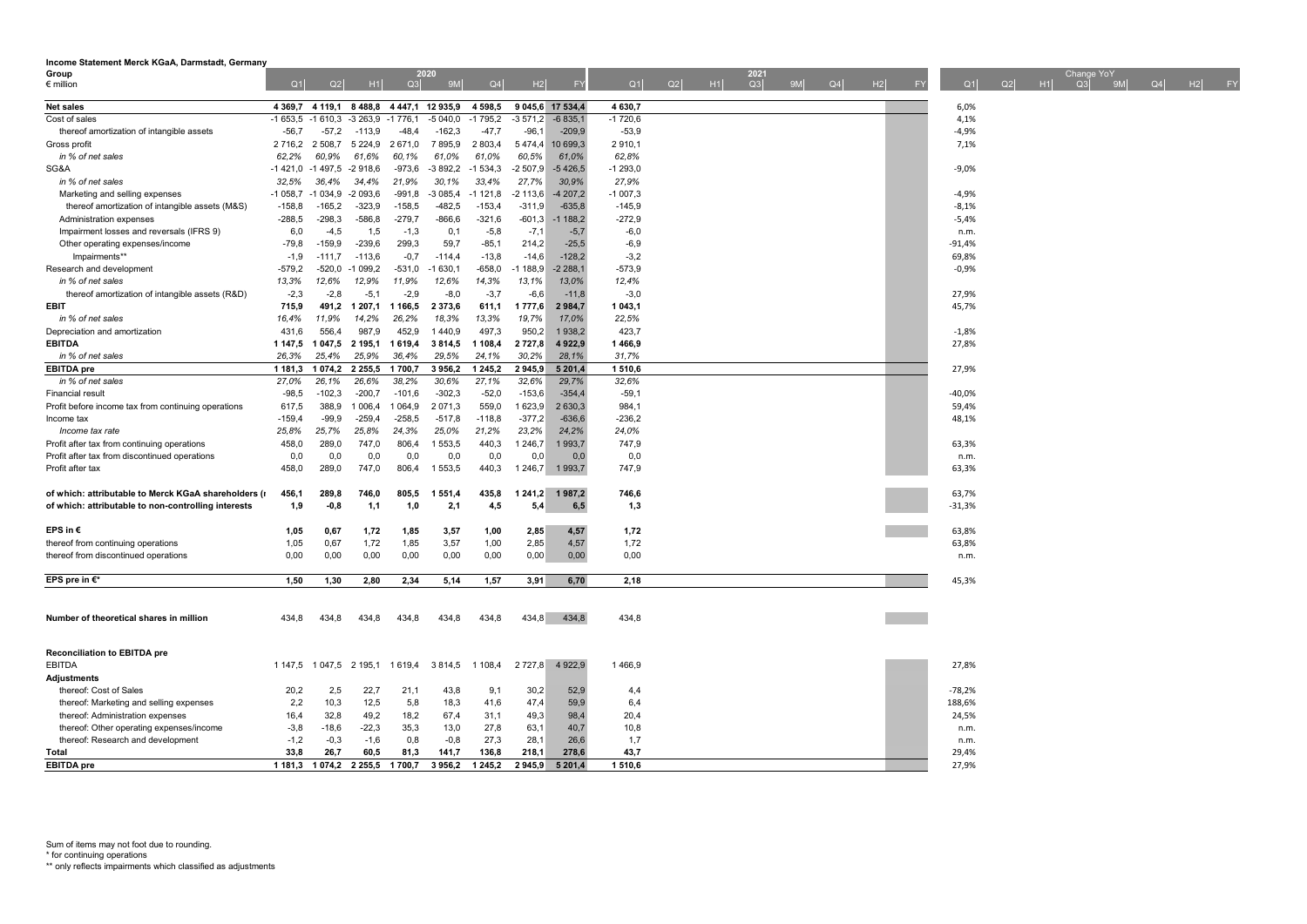| Reconciliation to EBITDA, EBITDA pre and EPS pre                           |          |             |             |             |             |          |             |             |          |    |    |            |    |    |                 |           |    |                      |                  |    |          |
|----------------------------------------------------------------------------|----------|-------------|-------------|-------------|-------------|----------|-------------|-------------|----------|----|----|------------|----|----|-----------------|-----------|----|----------------------|------------------|----|----------|
| Group<br>$\epsilon$ million                                                | Q1       | Q2          | H1          | 2020<br>Q3  | 9M          | Q4       | H2          | <b>FY</b>   | Q1       | Q2 | H1 | 2021<br>Q3 | 9M | Q4 | H2<br><b>FY</b> | Q1        | Q2 | H1<br>Q <sub>3</sub> | Change YoY<br>9M | Q4 | H2<br>FY |
| a) Reconciliation to EBITDA and EBITDA pre                                 |          |             |             |             |             |          |             |             |          |    |    |            |    |    |                 |           |    |                      |                  |    |          |
| <b>EBITDA</b>                                                              |          |             |             |             |             |          |             |             |          |    |    |            |    |    |                 |           |    |                      |                  |    |          |
| <b>EBIT</b>                                                                | 715,9    | 491,2       | 1 207,1     | 1 166,5     | 2 3 7 3 , 6 | 611,1    | 1 777,6     | 2 9 8 4 , 7 | 1 043,1  |    |    |            |    |    |                 | 45,7%     |    |                      |                  |    |          |
| Depreciation and amortization                                              | 431,6    | 556,4       | 987,9       | 452,9       | 1440,9      | 497,3    | 950,2       | 1938,2      | 423,7    |    |    |            |    |    |                 | $-1,8%$   |    |                      |                  |    |          |
| Regular depreciation and amortization*                                     | 211,9    | 208,4       | 420,3       | 242,3       | 662,7       | 235,5    | 477,8       | 898,2       | 217,8    |    |    |            |    |    |                 | 2,8%      |    |                      |                  |    |          |
| Impairments not adjusted                                                   | 0,0      | 11,0        | 11,0        | 0,0         | 11,0        | 43,4     | 43,4        | 54,4        | 0,0      |    |    |            |    |    |                 | $-100,0%$ |    |                      |                  |    |          |
| Amortization of purchased intangible assets                                | 217,8    | 225,2       | 443,0       | 209,8       | 652,8       | 204,7    | 414,5       | 857,4       | 202,8    |    |    |            |    |    |                 | $-6,9%$   |    |                      |                  |    |          |
| Impairments**                                                              | 1,9      | 111,7       | 113,6       | 0,7         | 114,4       | 13,8     | 14,6        | 128,2       | 3,2      |    |    |            |    |    |                 | 69,8%     |    |                      |                  |    |          |
| <b>Total</b>                                                               | 1 147,5  | 1 047,5     | 2 195,1     | 1 619,4     | 3 8 1 4 , 5 | 1 108,4  | 2 7 2 7,8   | 4 9 22,9    | 1466,9   |    |    |            |    |    |                 | 27,8%     |    |                      |                  |    |          |
| <b>Adjustments</b>                                                         |          |             |             |             |             |          |             |             |          |    |    |            |    |    |                 |           |    |                      |                  |    |          |
| Acquisition costs                                                          | 19,0     | $-29,5$     | $-10,5$     | $-0,1$      | $-10,6$     | 1,0      | 1,0         | $-9,6$      | $-1,0$   |    |    |            |    |    |                 | n.m.      |    |                      |                  |    |          |
| Restructuring costs                                                        | 15,4     | 21,1        | 36,5        | 32,7        | 69,2        | 92,5     | 125,2       | 161,8       | 27,5     |    |    |            |    |    |                 | 78,3%     |    |                      |                  |    |          |
| Integration costs/IT costs                                                 | 21,7     | 37,0        | 58,8        | 26,0        | 84,7        | 23,2     | 49,2        | 107,9       | 19,3     |    |    |            |    |    |                 | $-11,0%$  |    |                      |                  |    |          |
| Gain (-)/ losses (+) on the divestment of businesses                       | $-30,0$  | 2,1         | $-27,8$     | 19,4        | $-8,5$      | 18,2     | 37,6        | 9,8         | $-6,4$   |    |    |            |    |    |                 | $-78,8%$  |    |                      |                  |    |          |
| Other one-time costs                                                       | 7,6      | $-4,0$      | 3,5         | 3,3         | 6,8         | 1,9      | 5,1         | 8,7         | 4,3      |    |    |            |    |    |                 | $-43,6%$  |    |                      |                  |    |          |
| <b>Total</b>                                                               | 33,8     | 26,7        | 60,5        | 81,3        | 141,7       | 136,8    | 218,1       | 278,6       | 43,73    |    |    |            |    |    |                 | 29,4%     |    |                      |                  |    |          |
| <b>EBITDA</b> pre                                                          | 1 181,3  | 1 0 7 4 , 2 | 2 2 5 5 , 5 | 1700,7      | 3 9 5 6, 2  | 1 245,2  | 2945,9      | 5 201,4     | 1 510,6  |    |    |            |    |    |                 | 27,9%     |    |                      |                  |    |          |
|                                                                            |          |             |             |             |             |          |             |             |          |    |    |            |    |    |                 |           |    |                      |                  |    |          |
| b) Reconciliation to EPS pre<br>1) Reconciliation starting from EBITDA pre |          |             |             |             |             |          |             |             |          |    |    |            |    |    |                 |           |    |                      |                  |    |          |
| EBITDA pre                                                                 | 1 181,3  | 1 0 7 4 , 2 | 2 2 5 5, 5  | 1700,7      | 3 9 5 6, 2  | 1 245,2  | 2 945,9     | 5 201,4     | 1510,6   |    |    |            |    |    |                 | 27,9%     |    |                      |                  |    |          |
| Regular depreciation and amortization*                                     | $-211,9$ | $-208,4$    | $-420,3$    | $-242,3$    | $-662,7$    | $-235,5$ | $-477,8$    | $-898,2$    | $-217,8$ |    |    |            |    |    |                 | 2,8%      |    |                      |                  |    |          |
|                                                                            |          | $-11,0$     |             |             |             |          |             | $-54,4$     |          |    |    |            |    |    |                 |           |    |                      |                  |    |          |
| Impairments not adjusted<br>Financial result                               | 0,0      |             | $-11,0$     | 0,0         | $-11,0$     | $-43,4$  | $-43,4$     |             | 0,0      |    |    |            |    |    |                 | $-100,0%$ |    |                      |                  |    |          |
|                                                                            | $-98,5$  | $-102,3$    | $-200,7$    | $-101,6$    | $-302,3$    | $-52,0$  | $-153,6$    | $-354,4$    | $-59,1$  |    |    |            |    |    |                 | $-40,0%$  |    |                      |                  |    |          |
| Adjustments within Financial result                                        | 0,0      | 0,0         | 0,0         | 0,0         | 0,0         | 0,0      | 0,0         | 0,0         | 0,0      |    |    |            |    |    |                 |           |    |                      |                  |    |          |
| Profit before income tax pre                                               | 870,9    | 752,5       | 1 623,5     | 1 356,7     | 2 980,2     | 914,3    | 2 2 7 1 , 1 | 3 8 9 4 , 5 | 1 233,8  |    |    |            |    |    |                 | 41,7%     |    |                      |                  |    |          |
| Income tax pre                                                             | $-217,7$ | $-188,1$    | $-405,9$    | $-339,2$    | $-745,0$    | $-228,6$ | $-567,8$    | $-973,6$    | $-283,8$ |    |    |            |    |    |                 | 30,3%     |    |                      |                  |    |          |
| underlying tax rate                                                        | 25,0%    | 25,0%       | 25,0%       | 25,0%       | 25,0%       | 25,0%    | 25,0%       | 25,0%       | 23,0%    |    |    |            |    |    |                 |           |    |                      |                  |    |          |
| Non-controlling interest                                                   | $-1,9$   | 0,8         | $-1,1$      | $-1,0$      | $-2,1$      | $-4,5$   | $-5,4$      | $-6,5$      | $-1,3$   |    |    |            |    |    |                 | $-31,3%$  |    |                      |                  |    |          |
| Net income pre                                                             | 651,3    | 565,2       | 1 2 1 6,5   | 1 0 1 6 , 6 | 2 2 3 3, 1  | 681,3    | 1697,9      | 2 9 1 4 , 4 | 948,7    |    |    |            |    |    |                 | 45,7%     |    |                      |                  |    |          |
| EPS pre in $E***$                                                          | 1,50     | 1,30        | 2,80        | 2,34        | 5,14        | 1,57     | 3,91        | 6,70        | 2,18     |    |    |            |    |    |                 | 45,7%     |    |                      |                  |    |          |
| 2) Reconciliation starting from Profit before tax                          |          |             |             |             |             |          |             |             |          |    |    |            |    |    |                 |           |    |                      |                  |    |          |
| Profit before income tax                                                   | 617,5    | 388,9       | 1 006,4     | 1 0 64,9    | 2 0 7 1 , 3 | 559,0    | 1 623,9     | 2 630,3     | 984,1    |    |    |            |    |    |                 | 59,4%     |    |                      |                  |    |          |
| Amortization of purchased intangible assets                                | 217,8    | 225,2       | 443,0       | 209,8       | 652,8       | 204,7    | 414,5       | 857,4       | 202,8    |    |    |            |    |    |                 | $-6,9%$   |    |                      |                  |    |          |
| Impairments**                                                              | 1,9      | 111,7       | 113,6       | 0,7         | 114,4       | 13,8     | 14,6        | 128,2       | 3,2      |    |    |            |    |    |                 | 69,8%     |    |                      |                  |    |          |
| Adjustments                                                                |          |             |             |             |             |          |             |             |          |    |    |            |    |    |                 |           |    |                      |                  |    |          |
| Acquisition costs                                                          | 19,0     | $-29,5$     | $-10,5$     | $-0,1$      | $-10,6$     | 1,0      | 1,0         | $-9,6$      | $-1,0$   |    |    |            |    |    |                 | n.m.      |    |                      |                  |    |          |
| Restructuring costs                                                        | 15,4     | 21,1        | 36,5        | 32,7        | 69,2        | 92,5     | 125,2       | 161,8       | 27,5     |    |    |            |    |    |                 | 78,3%     |    |                      |                  |    |          |
| Integration costs/IT costs                                                 | 21,7     | 37,0        | 58,8        | 26,0        | 84,7        | 23,2     | 49,2        | 107,9       | 19,3     |    |    |            |    |    |                 | $-11,0%$  |    |                      |                  |    |          |
| Gain (-)/ losses (+) on the divestment of businesses                       | $-30,0$  | 2,1         | $-27,8$     | 19,4        | $-8,5$      | 18,2     | 37,6        | 9,8         | $-6,4$   |    |    |            |    |    |                 | $-78,8%$  |    |                      |                  |    |          |
| Other one-time costs                                                       | 7,6      | $-4,0$      | 3,5         | 3,3         | 6,8         | 1,9      | 5,1         | 8,7         | 4,3      |    |    |            |    |    |                 | $-43,6%$  |    |                      |                  |    |          |
| Adjustments within Financial result                                        | 0,0      | 0,0         | 0,0         | 0,0         | 0,0         | 0,0      | 0,0         | 0,0         | 0,0      |    |    |            |    |    |                 |           |    |                      |                  |    |          |
| Total adjustments                                                          | 33,8     | 26,7        | 60,5        | 81,3        | 141,7       | 136,8    | 218,1       | 278,6       | 43,7     |    |    |            |    |    |                 | 29,4%     |    |                      |                  |    |          |
| Profit before income tax pre                                               | 870,9    | 752,5       | 1623,5      | 1 356,7     | 2 980,2     | 914,3    | 2 2 7 1 , 1 | 3 8 9 4 , 5 | 1 233,8  |    |    |            |    |    |                 | 41,7%     |    |                      |                  |    |          |
| Income tax pre                                                             | $-217,7$ | $-188,1$    | $-405,9$    | $-339,2$    | $-745,0$    | $-228,6$ | $-567,8$    | $-973,6$    | $-283,8$ |    |    |            |    |    |                 | 30,3%     |    |                      |                  |    |          |
| underlying tax rate                                                        | 25,0%    | 25,0%       | 25,0%       | 25,0%       | 25,0%       | 25,0%    | 25,0%       | 25,0%       | 23,0%    |    |    |            |    |    |                 |           |    |                      |                  |    |          |
| <b>Total costs excluded from Net income</b>                                | 195,2    | 275,4       | 470,5       | 211,1       | 681,7       | 245,5    | 456,6       | 927,2       | 202,1    |    |    |            |    |    |                 | 3,5%      |    |                      |                  |    |          |
| Total costs excluded from EPS in €                                         | 0,45     | 0,63        | 1,08        | 0,49        | 1,57        | 0,56     | 1,05        | 2,13        | 0,46     |    |    |            |    |    |                 | 2,2%      |    |                      |                  |    |          |
| Non-controlling interest                                                   | $-1,9$   | 0,8         | $-1,1$      | $-1,0$      | $-2,1$      | $-4,5$   | $-5,4$      | $-6,5$      | $-1,3$   |    |    |            |    |    |                 | $-31,3%$  |    |                      |                  |    |          |
| Net income pre                                                             | 651,3    | 565,2       | 1 216,5     | 1 0 1 6 , 6 | 2 2 3 3, 1  | 681,3    | 1 697,9     | 2 9 1 4 , 4 | 948,7    |    |    |            |    |    |                 | 45,7%     |    |                      |                  |    |          |
| EPS pre in $E^{***}$                                                       | 1,50     | 1,30        | 2,80        | 2,34        | 5,14        | 1,57     |             | 6,70        | 2,18     |    |    |            |    |    |                 | 45,3%     |    |                      |                  |    |          |
|                                                                            |          |             |             |             |             |          | 3,91        |             |          |    |    |            |    |    |                 |           |    |                      |                  |    |          |
|                                                                            |          |             |             |             |             |          |             |             |          |    |    |            |    |    |                 |           |    |                      |                  |    |          |
| Number of theoretical shares in million                                    | 434,8    | 434,8       | 434,8       | 434,8       | 434,8       | 434,8    | 434,8       | 434,8       | 434,8    |    |    |            |    |    |                 |           |    |                      |                  |    |          |

\* Regular depreciation and amortization = Depreciation and amortization - Amortization of purchased intangible assets - Impairments

\*\* only reflects impairments which classified as adjustments

\*\*\* for continuing operations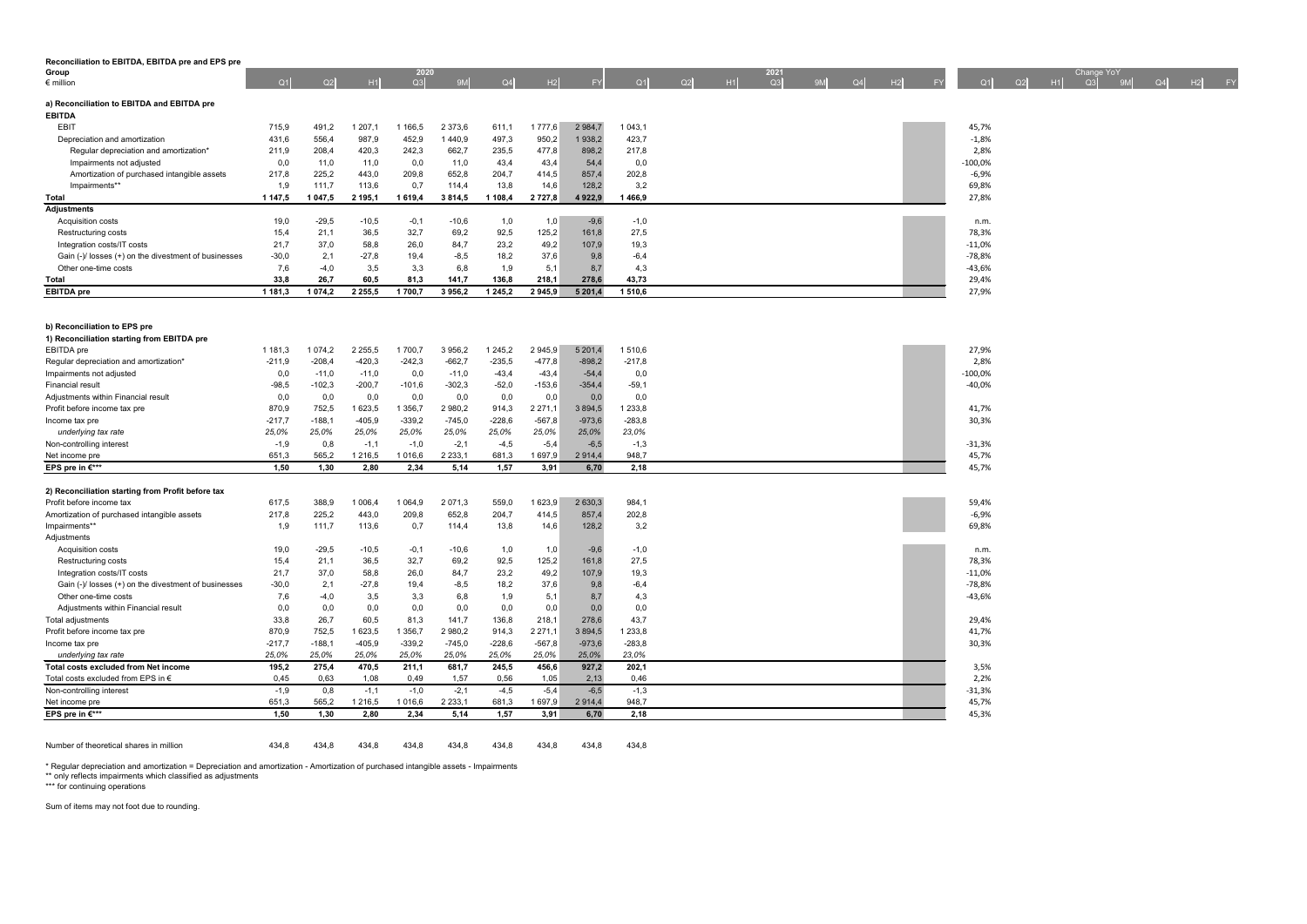| Breakdown of depreciation and amortization and adjustments |                 |         |               |         |        |         |       |       |           |        |    |    |      |    |    |    |           |    |    |            |    |    |    |           |
|------------------------------------------------------------|-----------------|---------|---------------|---------|--------|---------|-------|-------|-----------|--------|----|----|------|----|----|----|-----------|----|----|------------|----|----|----|-----------|
| Group                                                      |                 |         |               |         |        | 2020    |       |       |           |        |    |    | 2021 |    |    |    |           |    |    | Change YoY |    |    |    |           |
| $\epsilon$ million                                         | <b>Division</b> | Q1      | Q2            | H1      | Q3     | 9M      | Q4    | H2    | <b>FY</b> | Q1     | Q2 | H1 | Q3   | 9M | Q4 | H2 | Q1        | Q2 | H1 | Q3         | 9M | Q4 | H2 | <b>EY</b> |
| a) Depreciation and amortization                           |                 |         |               |         |        |         |       |       |           |        |    |    |      |    |    |    |           |    |    |            |    |    |    |           |
| Regular depreciation and amortization*                     | all             | 211,89  | 208,4         | 420,3   | 242,3  | 662,7   | 235,5 | 477,8 | 898,2     | 217,8  |    |    |      |    |    |    | 2,8%      |    |    |            |    |    |    |           |
| Impairments not adjusted                                   | all             | 0,0     | 11,0          | 11,0    | 0,0    | 11,0    | 43,4  | 43,4  | 54,4      | 0,0    |    |    |      |    |    |    | $-100,0%$ |    |    |            |    |    |    |           |
| Amortization of purchased intangible assets                |                 |         |               |         |        |         |       |       |           |        |    |    |      |    |    |    |           |    |    |            |    |    |    |           |
| Healthcare                                                 | НC              | 10,1    | 16,0          | 26,1    | 12,9   | 39,0    | 12,8  | 25,7  | 51,8      | 11,1   |    |    |      |    |    |    | 10,0%     |    |    |            |    |    |    |           |
| Life Science                                               | LS.             | 118,9   | 119,5         | 238,4   | 112,9  | 351,4   | 111,5 | 224,5 | 462,9     | 110,3  |    |    |      |    |    |    | $-7,2%$   |    |    |            |    |    |    |           |
| Electronics                                                | EL              | 88,8    | 89,7          | 178,4   | 84,0   | 262,4   | 80,3  | 164,3 | 342,7     | 81,4   |    |    |      |    |    |    | $-8,3%$   |    |    |            |    |    |    |           |
| <b>Total</b>                                               |                 | 217,8   | 225,2         | 443,0   | 209,8  | 652,8   | 204,7 | 414,5 | 857,4     | 202,8  |    |    |      |    |    |    | $-6,9%$   |    |    |            |    |    |    |           |
| Impairments**                                              | all             | 1,9     | 111,7         | 113,6   | 0,7    | 114,4   | 13,8  | 14,6  | 128,2     | 3,2    |    |    |      |    |    |    | 69,8%     |    |    |            |    |    |    |           |
| <b>Total depreciation and amortization</b>                 |                 | 431,6   | 556,4         | 987,9   | 452,9  | 1440,9  | 497,3 | 950,2 | 1938,2    | 423,7  |    |    |      |    |    |    | $-1,8%$   |    |    |            |    |    |    |           |
|                                                            |                 |         |               |         |        |         |       |       |           |        |    |    |      |    |    |    |           |    |    |            |    |    |    |           |
| b) Adjustments                                             |                 |         |               |         |        |         |       |       |           |        |    |    |      |    |    |    |           |    |    |            |    |    |    |           |
| <b>Acquisition costs</b>                                   |                 | 19,0    | $-29,5$       | $-10,5$ | $-0,1$ | $-10,6$ | 1,0   | 1,0   | $-9,6$    | $-1,0$ |    |    |      |    |    |    | n.m.      |    |    |            |    |    |    |           |
| <b>Restructuring costs</b>                                 |                 |         |               |         |        |         |       |       |           |        |    |    |      |    |    |    |           |    |    |            |    |    |    |           |
| Healthcare                                                 | НC              | 2,0     | 12,4          | 14,4    | 4,7    | 19,1    | 75,7  | 80,4  | 94,8      | 7,3    |    |    |      |    |    |    | 263,1%    |    |    |            |    |    |    |           |
| Life Science                                               | LS              | 1,7     | 1,0           | 2,8     | 11,4   | 14,1    | 1,7   | 13,1  | 15,9      | 7,5    |    |    |      |    |    |    | 329,6%    |    |    |            |    |    |    |           |
| Electronics                                                | EL              | 7,4     | 2,5           | 9,9     | 17,1   | 26,9    | 3,9   | 21,0  | 30,8      | 8,4    |    |    |      |    |    |    | 13,7%     |    |    |            |    |    |    |           |
| Corporate/Others                                           | CO              | 4,3     | 5,2           | 9,5     | $-0,5$ | 9,0     | 11,2  | 10,7  | 20,2      | 4,3    |    |    |      |    |    |    | 0,7%      |    |    |            |    |    |    |           |
| <b>Total</b>                                               |                 | 15,4    | 21,1          | 36,5    | 32,7   | 69,2    | 92,5  | 125,2 | 161,8     | 27,5   |    |    |      |    |    |    | 78,3%     |    |    |            |    |    |    |           |
| <b>Integration costs/IT costs</b>                          |                 |         |               |         |        |         |       |       |           |        |    |    |      |    |    |    |           |    |    |            |    |    |    |           |
| <b>Integration Cost</b>                                    | LS/PM/CO        | 8,0     | 12,1          | 20,1    | 8,8    | 29,0    | 12,1  | 20,9  | 41,1      | 4,9    |    |    |      |    |    |    | $-39,2%$  |    |    |            |    |    |    |           |
| <b>ERP/HR</b> systems                                      | all             | 13,7    | 24,9          | 38,6    | 17,1   | 55,7    | 11,1  | 28,2  | 66,8      | 14,5   |    |    |      |    |    |    | 5,4%      |    |    |            |    |    |    |           |
| <b>Total</b>                                               |                 | 21,7    | 37,0          | 58,8    | 26,0   | 84,7    | 23,2  | 49,2  | 107,9     | 19,3   |    |    |      |    |    |    | $-11,0\%$ |    |    |            |    |    |    |           |
| Gain (-)/ losses (+) on the divestment of businesses       |                 |         |               |         |        |         |       |       |           |        |    |    |      |    |    |    |           |    |    |            |    |    |    |           |
| Costs related to former business activities                | CO              | 1,8     | 0,7           | 2,5     | 19,5   | 22,0    | 3,3   | 22,8  | 25,3      | $-6,3$ |    |    |      |    |    |    | n.m.      |    |    |            |    |    |    |           |
| Costs related to former business activities                | EL              | 0,1     | 0,0           | 0,1     | 0,6    | 0,6     | 0,0   | 0,6   | 0,7       | 0,1    |    |    |      |    |    |    | $-3,5%$   |    |    |            |    |    |    |           |
| Sale of CH, Allergopharma and others                       | HC              | $-31,8$ | $1.4^{\circ}$ | $-30.4$ | $-0,7$ | $-31,1$ | 14,9  | 14,2  | $-16,2$   | $-0.2$ |    |    |      |    |    |    | $-99,3%$  |    |    |            |    |    |    |           |
| Costs related to former business activities                | LS              | 0,0     | 0,0           | 0,0     | 0,0    | 0,1     | 0,0   | 0,0   | 0,0       | 0,1    |    |    |      |    |    |    | n.m.      |    |    |            |    |    |    |           |
| Total                                                      |                 | $-30,0$ | 2,1           | $-27,8$ | 19,4   | $-8,5$  | 18,2  | 37,6  | 9,8       | $-6,4$ |    |    |      |    |    |    | $-78,8%$  |    |    |            |    |    |    |           |
| Other one-time costs                                       |                 |         |               |         |        |         |       |       |           |        |    |    |      |    |    |    |           |    |    |            |    |    |    |           |
|                                                            | HC              | 0,0     | 0,0           | 0,0     | 0,0    | 0,0     | 0,0   | 0,0   | 0,0       | 0,0    |    |    |      |    |    |    | n.m.      |    |    |            |    |    |    |           |
| Others                                                     | LS              | 0,0     | 0,0           | 0,0     | 0,0    | 0,0     | 0,0   | 0,0   | 0,0       | 0,0    |    |    |      |    |    |    | n.m.      |    |    |            |    |    |    |           |
|                                                            | EL              | 0,0     | 0,0           | 0,0     | 0,0    | 0,0     | 0,0   | 0,0   | 0,0       | 0,0    |    |    |      |    |    |    | n.m.      |    |    |            |    |    |    |           |
|                                                            | CO              | 7,6     | $-4,0$        | 3,5     | 3,3    | 6,8     | 1,9   | 5,1   | 8,7       | 4,3    |    |    |      |    |    |    | $-43,6%$  |    |    |            |    |    |    |           |
| <b>Total</b>                                               |                 | 7,6     | $-4,0$        | 3,5     | 3,3    | 6,8     | 1,9   | 5,1   | 8,7       | 4,3    |    |    |      |    |    |    | $-43,6%$  |    |    |            |    |    |    |           |
| <b>Total adjustments</b>                                   |                 | 33,8    | 26,7          | 60,5    | 81,3   | 141,7   | 136,8 | 218,1 | 278,6     | 43,7   |    |    |      |    |    |    | 29,4%     |    |    |            |    |    |    |           |

\* Regular depreciation and amortization = Depreciation and amortization - Amortization of purchased intangible assets - Impairments

\*\* only reflects impairments which classified as adjustments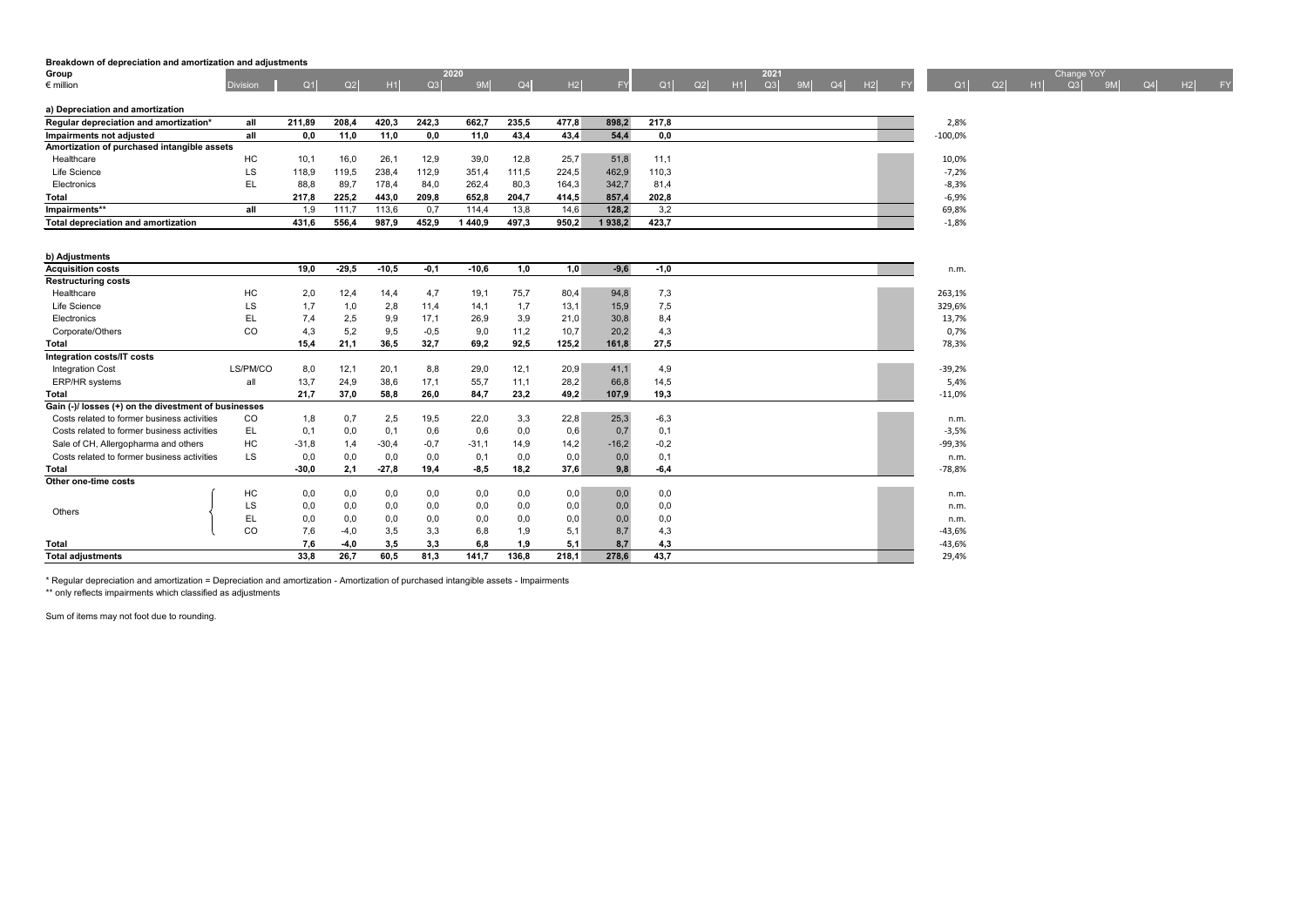| Healthcare                                      |          |          |                 | 2020       |                         |             |             |             |                 |    |    | 2021 |    |    |    |           |                |    |    | Change YoY |                |    |    |      |
|-------------------------------------------------|----------|----------|-----------------|------------|-------------------------|-------------|-------------|-------------|-----------------|----|----|------|----|----|----|-----------|----------------|----|----|------------|----------------|----|----|------|
| $\epsilon$ million                              | Q1       | Q2       | H1              | Q3         | 9M                      | Q4          | H2          | FY          | Q1              | Q2 | H1 | Q3   | 9M | Q4 | H2 | <b>FY</b> | Q <sub>1</sub> | Q2 | H1 | Q3         | 9 <sub>M</sub> | Q4 | H2 | - FY |
|                                                 |          |          |                 |            |                         |             |             |             |                 |    |    |      |    |    |    |           |                |    |    |            |                |    |    |      |
| <b>Net sales</b>                                | 1 700,5  |          | 1 499,2 3 199,7 |            | 1 701,5 4 901,2 1 738,0 |             | 3439,5      |             | 6 639,2 1 638,9 |    |    |      |    |    |    |           | $-3,6%$        |    |    |            |                |    |    |      |
| Cost of sales                                   | $-393,4$ | $-364,4$ | $-757,9$        | $-427,4$   | $-1185,3$               | $-428,0$    | $-855,4$    | $-1613,2$   | $-388,3$        |    |    |      |    |    |    |           | $-1,3%$        |    |    |            |                |    |    |      |
| thereof amortization of intangible assets       | $-0,8$   | $-0,7$   | $-1,5$          | $-0,7$     | $-2,3$                  | $-0,7$      | $-1,5$      | $-3,0$      | $-5,2$          |    |    |      |    |    |    |           | 575,5%         |    |    |            |                |    |    |      |
| Gross profit                                    | 1 307,1  | 134,8    | 2441,9          | 274,1      | 3716,0                  | 1 3 1 0 , 0 | 2 5 8 4 , 1 | 5 0 26,0    | 1 250,6         |    |    |      |    |    |    |           | $-4,3%$        |    |    |            |                |    |    |      |
| in % of net sales                               | 76,9%    | 75,7%    | 76,3%           | 74,9%      | 75,8%                   | 75,4%       | 75,1%       | 75,7%       | 76,3%           |    |    |      |    |    |    |           |                |    |    |            |                |    |    |      |
| SG&A                                            | $-467,4$ | $-499,8$ | $-967,2$        | $-88,5$    | $-1055,7$               | $-526,6$    | $-615,1$    | $-1582,3$   | $-389,4$        |    |    |      |    |    |    |           | $-16,7%$       |    |    |            |                |    |    |      |
| in % of net sales                               | 27,5%    | 33,3%    | 30,2%           | 5,2%       | 21,5%                   | 30,3%       | 17,9%       | 23,8%       | 23,8%           |    |    |      |    |    |    |           |                |    |    |            |                |    |    |      |
| Marketing and selling expenses                  | $-423,4$ | $-409,7$ | $-832,5$        | $-382,4$   | $-1214,9$               | $-449,3$    | $-831,7$    | $-1664,2$   | $-370,3$        |    |    |      |    |    |    |           | $-12,5%$       |    |    |            |                |    |    |      |
| thereof amortization of intangible assets (M&S) | $-7,5$   | $-13,7$  | $-21,1$         | $-10,6$    | $-31,7$                 | $-10,5$     | $-21,0$     | $-42,2$     | $-4,3$          |    |    |      |    |    |    |           | $-42,6%$       |    |    |            |                |    |    |      |
| Administration expenses                         | $-79,5$  | $-80,6$  | $-160,0$        | $-75,5$    | $-235,5$                | $-84,3$     | $-159,8$    | $-319,9$    | $-72,7$         |    |    |      |    |    |    |           | $-8,5%$        |    |    |            |                |    |    |      |
| Impairment losses and reversals (IFRS 9)        | 4,9      | $-3,3$   | 1,6             | $-0,6$     | 1,0                     | $-5,3$      | $-5,9$      | $-4,3$      | $-1,7$          |    |    |      |    |    |    |           | n.m.           |    |    |            |                |    |    |      |
| Other operating expenses/income                 | 30,6     | $-6,9$   | 23,7            | 370,0      | 393,7                   | 12,3        | 382,3       | 406,0       | 55,3            |    |    |      |    |    |    |           | 80,9%          |    |    |            |                |    |    |      |
| Impairments**                                   | $-1,9$   | 0,0      | $-1,9$          | 0,0        | $-1,9$                  | $-0,2$      | $-0,2$      | $-2,0$      | 0,0             |    |    |      |    |    |    |           | $-100,0%$      |    |    |            |                |    |    |      |
| Research and development                        | $-417,4$ | $-365,7$ | $-783,2$        | $-378,2$   | -1 161.4                | $-478,5$    | $-856,8$    | $-1639,9$   | $-416,4$        |    |    |      |    |    |    |           | $-0,2%$        |    |    |            |                |    |    |      |
| in % of net sales                               | 24,5%    | 24,4%    | 24,5%           | 22,2%      | 23,7%                   | 27,5%       | 24,9%       | 24,7%       | 25,4%           |    |    |      |    |    |    |           |                |    |    |            |                |    |    |      |
| thereof amortization of intangible assets (R&D) | -1,9     | $-1,6$   | $-3,5$          | $-1,6$     | $-5,1$                  | $-1,6$      | $-3,2$      | $-6,7$      | $-1,6$          |    |    |      |    |    |    |           | $-14,2%$       |    |    |            |                |    |    |      |
| <b>EBIT</b>                                     | 422,3    | 269,2    | 691,5           | 807,4      | 1498,9                  | 304,9       | 1 112,3     | 1803,8      | 444,7           |    |    |      |    |    |    |           | 5,3%           |    |    |            |                |    |    |      |
| in % of net sales                               | 24,8%    | 18,0%    | 21,6%           | 47,5%      | 30,6%                   | 17,5%       | 32,3%       | 27,2%       | 27,1%           |    |    |      |    |    |    |           |                |    |    |            |                |    |    |      |
| Depreciation and amortization                   | 78,8     | 89,7     | 168,5           | 84,4       | 252,9                   | 127,8       | 212,2       | 380,7       | 78,4            |    |    |      |    |    |    |           | $-0,5%$        |    |    |            |                |    |    |      |
| <b>EBITDA</b>                                   | 501,0    | 359,0    | 860,0           | 891,8      | 1 7 5 1 , 8             | 432,7       | 1 3 2 4 , 5 | 2 184,5     | 523,1           |    |    |      |    |    |    |           | 4,4%           |    |    |            |                |    |    |      |
| in % of net sales                               | 29,5%    | 23,9%    | 26,9%           | 52,4%      | 35,7%                   | 24,9%       | 38,5%       | 32,9%       | 31,9%           |    |    |      |    |    |    |           |                |    |    |            |                |    |    |      |
| <b>EBITDA</b> pre                               | 472,1    | 374,0    | 846,2           | 896,0      | $\overline{1}$ 742,1    | 525,1       | 1 4 2 1 , 1 | 2 2 6 7 , 3 | 532,9           |    |    |      |    |    |    |           | 12,9%          |    |    |            |                |    |    |      |
| in % of net sales                               | 27,8%    | 24,9%    | 26,4%           | 52,7%      | 35,5%                   | 30,2%       | 41,3%       | 34,1%       | 32,5%           |    |    |      |    |    |    |           |                |    |    |            |                |    |    |      |
| <b>Reconciliation to EBITDA pre</b>             |          |          |                 |            |                         |             |             |             |                 |    |    |      |    |    |    |           |                |    |    |            |                |    |    |      |
| <b>EBITDA</b>                                   | 501,0    | 359,0    | 860,0           | 891,8      | 1 751,8                 | 432,7       | 1324,5      | 2 184,5     | 523,1           |    |    |      |    |    |    |           | 4,4%           |    |    |            |                |    |    |      |
| <b>Adjustments</b>                              |          |          |                 |            |                         |             |             |             |                 |    |    |      |    |    |    |           |                |    |    |            |                |    |    |      |
| thereof: Cost of Sales                          | 0,2      | 0,0      | 0,2             | 0,0        | 0,2                     | 7,2         | 7,2         | 7,4         | 0,0             |    |    |      |    |    |    |           | $-100,0%$      |    |    |            |                |    |    |      |
| thereof: Marketing and selling expenses         | 0,8      | 7,7      | 8,5             | 3,9        | 12,3                    | 35,0        | 38,9        | 47,4        | 5,2             |    |    |      |    |    |    |           | 536,7%         |    |    |            |                |    |    |      |
| thereof: Administration expenses                |          | 1,7      | 2,7             | 0,2        | 3,0                     | 4,0         | 4,3         | 7,0         | 3,4             |    |    |      |    |    |    |           | 230,9%         |    |    |            |                |    |    |      |
| thereof: Other operating expenses/income        | $-30,9$  | 5,7      | $-25,2$         | 0,1        | $-25,1$                 | 22,0        | 22,1        | $-3,1$      | $-0,1$          |    |    |      |    |    |    |           | -99,5%         |    |    |            |                |    |    |      |
| thereof: Research and development               | 0,0      | 0,0      | 0,0             |            |                         | 24,1        | 24,2        | 24,2        | 1,3             |    |    |      |    |    |    |           | >1.000%        |    |    |            |                |    |    |      |
| <b>Total</b>                                    | $-28,9$  | 15,1     | $-13,8$         | 0,0<br>4,2 | 0,0<br>$-9,6$           | 92,4        | 96,6        | 82,8        | 9,8             |    |    |      |    |    |    |           | n.m.           |    |    |            |                |    |    |      |
| <b>EBITDA</b> pre                               | 472,1    | 374,0    | 846,2           |            | 896,0 1 742,1           | 525,1       | 1421,1      | 2 2 6 7 , 3 | 532,9           |    |    |      |    |    |    |           | 12,9%          |    |    |            |                |    |    |      |
|                                                 |          |          |                 |            |                         |             |             |             |                 |    |    |      |    |    |    |           |                |    |    |            |                |    |    |      |
|                                                 |          |          |                 |            |                         |             |             |             |                 |    |    |      |    |    |    |           |                |    |    |            |                |    |    |      |

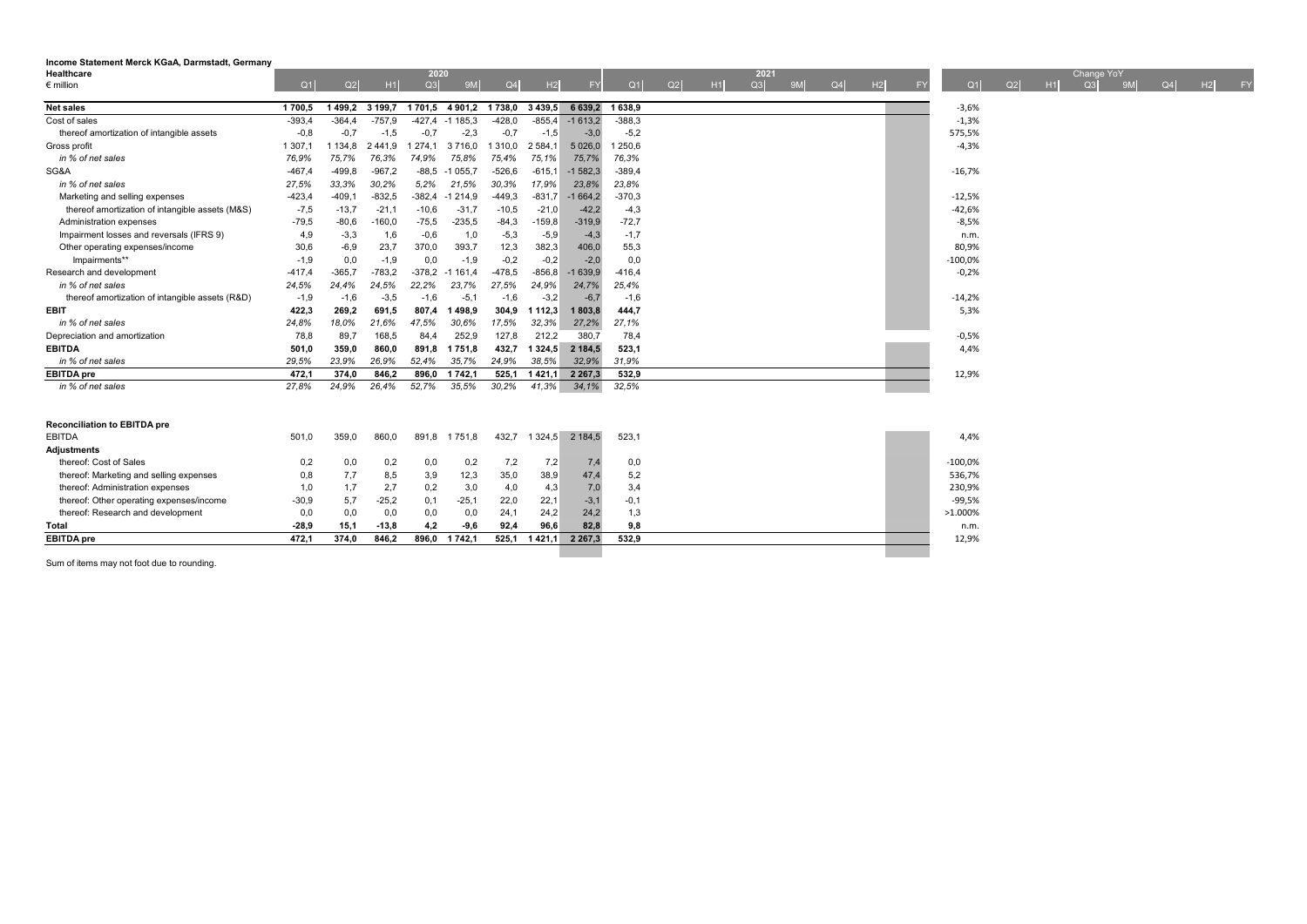# **Detailed reconciliation - Healthcare**

|                                                      |         |        |         | 2020   |             |        |        |             |        |    |    | 2021 |    |    |                 |           |    |    | <b>Change YoY</b> |    |    |    |           |
|------------------------------------------------------|---------|--------|---------|--------|-------------|--------|--------|-------------|--------|----|----|------|----|----|-----------------|-----------|----|----|-------------------|----|----|----|-----------|
| $\epsilon$ million                                   | Q1      | Q2     | H1      | Q3     | 9M          | Q4     | H2     | <b>FY</b>   | Q1     | Q2 | H1 | Q3   | 9M | Q4 | H2<br><b>FY</b> | Q1        | Q2 | H1 | Q3                | 9M | Q4 | H2 | <b>FY</b> |
| <b>EBIT</b>                                          | 422,3   | 269,2  | 691,5   | 807,4  | 1498,9      | 304,9  | 1112,3 | 1803,8      | 444,7  |    |    |      |    |    |                 | 5,3%      |    |    |                   |    |    |    |           |
| Regular depreciation and amortization*               | 66,8    | 62,7   | 129,5   | 71,5   | 201,0       | 71,5   | 143,0  | 272,5       | 67,3   |    |    |      |    |    |                 | 0,8%      |    |    |                   |    |    |    |           |
| Impairments not adjusted                             | 0,0     | 11,0   | 11,0    | 0,0    | 11,0        | 43,4   | 43,4   | 54,4        | 0,0    |    |    |      |    |    |                 | $-100,0%$ |    |    |                   |    |    |    |           |
| Amortization of purchased intangible assets          | 10,1    | 16,0   | 26,1    | 12,9   | 39,0        | 12,8   | 25,7   | 51,8        | 11,1   |    |    |      |    |    |                 | 10,0%     |    |    |                   |    |    |    |           |
| Impairments**                                        | 1,9     | 0,0    | 1,9     | 0,0    | 1,9         | 0,2    | 0,2    | 2,0         | 0,0    |    |    |      |    |    |                 | $-100,0%$ |    |    |                   |    |    |    |           |
| <b>Total depreciation and amortization</b>           | 78,8    | 89,7   | 168,5   | 84,4   | 252,9       | 127,8  | 212,2  | 380,7       | 78,4   |    |    |      |    |    |                 | $-0,5%$   |    |    |                   |    |    |    |           |
| <b>EBITDA</b>                                        | 501,0   | 359,0  | 860,0   | 891,8  | 1 7 5 1 , 8 | 432,7  | 1324,5 | 2 184,5     | 523,1  |    |    |      |    |    |                 | 4,4%      |    |    |                   |    |    |    |           |
| <b>Adjustments</b>                                   |         |        |         |        |             |        |        |             |        |    |    |      |    |    |                 |           |    |    |                   |    |    |    |           |
| <b>Acquisition costs</b>                             | 0, 0    | 0,0    | 0,0     | 0,0    | 0,0         | 0,0    | 0,0    | 0,0         | 0,0    |    |    |      |    |    |                 | n.m.      |    |    |                   |    |    |    |           |
| <b>Restructuring costs</b>                           |         |        |         |        |             |        |        |             |        |    |    |      |    |    |                 |           |    |    |                   |    |    |    |           |
| Restructuring costs                                  | 2,0     | 12,4   | 14,4    | 4,7    | 19,1        | 75,7   | 80,4   | 94,8        | 7,3    |    |    |      |    |    |                 | 263,1%    |    |    |                   |    |    |    |           |
| <b>Total</b>                                         | 2,0     | 12,4   | 14,4    | 4,7    | 19,1        | 75,7   | 80,4   | 94,8        | 7,3    |    |    |      |    |    |                 | 263,1%    |    |    |                   |    |    |    |           |
| <b>Integration costs/IT costs</b>                    |         |        |         |        |             |        |        |             |        |    |    |      |    |    |                 |           |    |    |                   |    |    |    |           |
| <b>Integration Cost</b>                              | 0,0     | 0,0    | 0,0     | 0,0    | 0,0         | 0,0    | 0,0    | 0,0         | 0,0    |    |    |      |    |    |                 | n.m.      |    |    |                   |    |    |    |           |
| <b>ERP/HR</b> systems                                | 0,9     | 1,3    | 2,2     | 0,2    | 2,4         | 1,9    | 2,0    | 4,2         | 2,7    |    |    |      |    |    |                 | 196,4%    |    |    |                   |    |    |    |           |
| <b>Total</b>                                         | 0,9     | 1,3    | 2,2     | 0,2    | 2,4         | 1,9    | 2,0    | 4,2         | 2,7    |    |    |      |    |    |                 | 196,4%    |    |    |                   |    |    |    |           |
| Gain (-)/ losses (+) on the divestment of businesses |         |        |         |        |             |        |        |             |        |    |    |      |    |    |                 |           |    |    |                   |    |    |    |           |
| Sale of Kuvan and Biosimilars                        | 0,1     | $-1,7$ | $-1,7$  | 0,0    | $-1,6$      | 10,6   | 10,6   | 9,0         | $-0,5$ |    |    |      |    |    |                 | n.m.      |    |    |                   |    |    |    |           |
| Sale of Consumer Health                              | 4,6     | 3,0    | 7,7     | 0,9    | 8,5         | 1,3    | 2,2    | 9,8         | 0,2    |    |    |      |    |    |                 | $-95,3%$  |    |    |                   |    |    |    |           |
| Sale of Allergopharma                                | $-36,5$ | 0,1    | $-36,5$ | $-1,8$ | $-38,2$     | 3,8    | 2,0    | $-34,5$     | 0,0    |    |    |      |    |    |                 | $-100,0%$ |    |    |                   |    |    |    |           |
| Others                                               | 0,0     | 0,0    | 0,0     | 0,2    | 0,2         | $-0,7$ | $-0,5$ | $-0,5$      | 0,0    |    |    |      |    |    |                 | n.m.      |    |    |                   |    |    |    |           |
| <b>Total</b>                                         | $-31,8$ | 1,4    | $-30,4$ | $-0,7$ | $-31,1$     | 14,9   | 14,2   | $-16,2$     | $-0,2$ |    |    |      |    |    |                 | $-99,3%$  |    |    |                   |    |    |    |           |
| Other one-time costs                                 |         |        |         |        |             |        |        |             |        |    |    |      |    |    |                 |           |    |    |                   |    |    |    |           |
| Others                                               | 0,0     | 0,0    | 0,0     | 0,0    | 0,0         | 0,0    | 0,0    | 0,0         | 0,0    |    |    |      |    |    |                 | n.m.      |    |    |                   |    |    |    |           |
| <b>Total</b>                                         | 0,0     | 0,0    | 0,0     | 0,0    | 0,0         | 0,0    | 0,0    | 0,0         | 0,0    |    |    |      |    |    |                 | n.m.      |    |    |                   |    |    |    |           |
| <b>Total adjustments</b>                             | $-28,9$ | 15,1   | $-13,8$ | 4,2    | $-9,6$      | 92,4   | 96,6   | 82,8        | 9,8    |    |    |      |    |    |                 | n.m.      |    |    |                   |    |    |    |           |
| <b>EBITDA</b> pre                                    | 472,1   | 374,0  | 846,2   | 896,0  | 1 742,1     | 525,1  | 1421,1 | 2 2 6 7 , 3 | 532,9  |    |    |      |    |    |                 | 12,9%     |    |    |                   |    |    |    |           |
|                                                      |         |        |         |        |             |        |        |             |        |    |    |      |    |    |                 |           |    |    |                   |    |    |    |           |

\* Regular depreciation and amortization = Depreciation and amortization - Amortization of purchased intangible assets - Impairments

\*\* only reflects impairments which classified as adjustments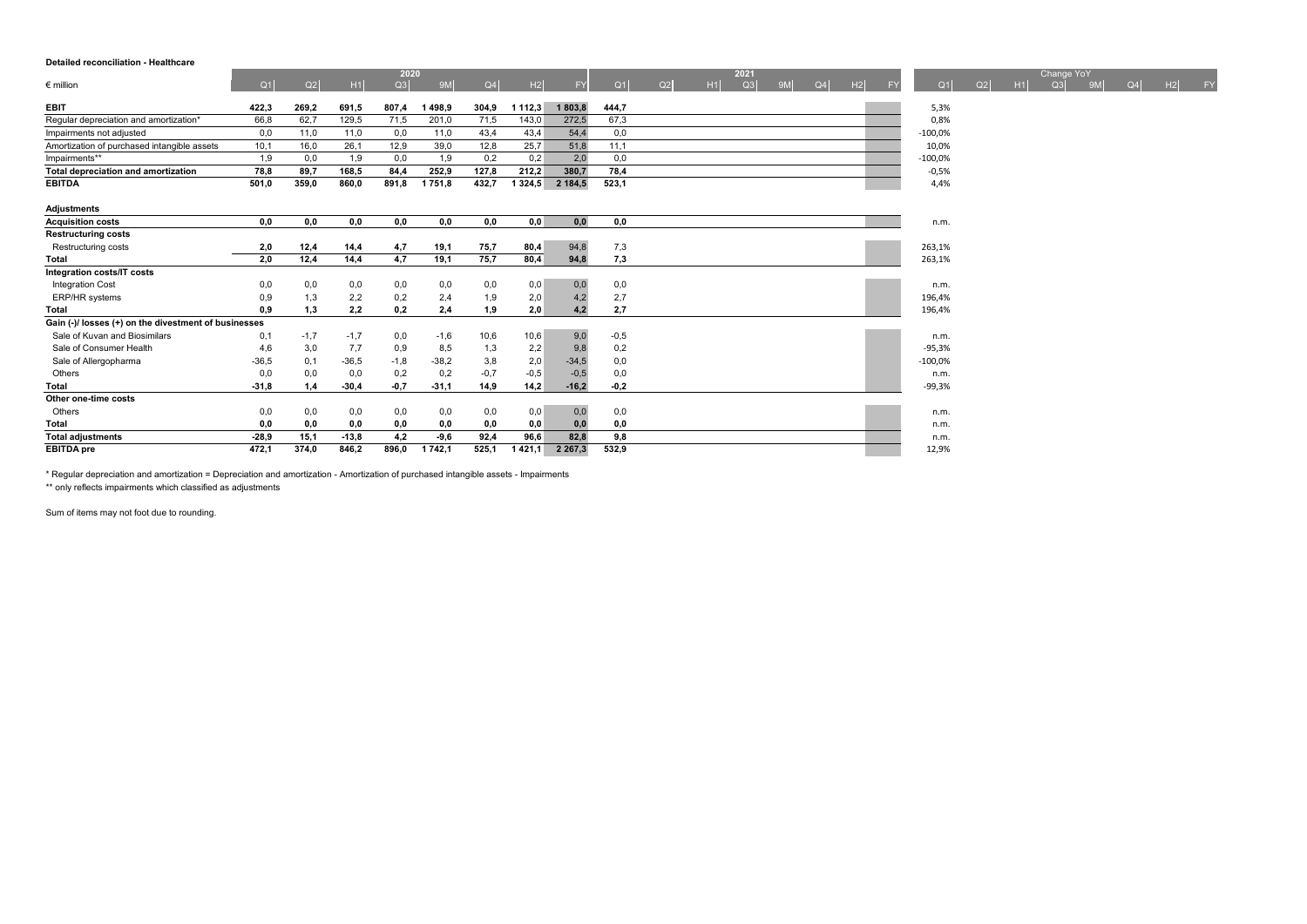| <b>Life Science</b>                             |          |          |                 | 2020     |                        |          |                   |                 |             |    |    | 2021 |    |    |    |     |            |    |    | Change YoY |    |    |    |      |
|-------------------------------------------------|----------|----------|-----------------|----------|------------------------|----------|-------------------|-----------------|-------------|----|----|------|----|----|----|-----|------------|----|----|------------|----|----|----|------|
| $\epsilon$ million                              | Q1       | Q2       | H1              | Q3       | 9M                     | Q4       | H2                | FY              | Q1          | Q2 | H1 | Q3   | 9M | Q4 | H2 | FY. | Q1         | Q2 | H1 | Q3         | 9M | Q4 | H2 | - FY |
| <b>Net sales</b>                                | 1768,9   |          | 1 806,2 3 575,1 | 1909,9   | $5485,0$ 2029,9 3939,7 |          |                   | 7 514,9 2 130,6 |             |    |    |      |    |    |    |     | 20,4%      |    |    |            |    |    |    |      |
| Cost of sales                                   | $-744,5$ | $-773,7$ | $-1518,2$       | $-830,4$ | $-2348,6$              | $-866,7$ | $-1697,1$         | $-3215,3$       | $-849,0$    |    |    |      |    |    |    |     | 14,0%      |    |    |            |    |    |    |      |
| thereof amortization of intangible assets       | $-15,0$  | $-15,4$  | $-30,3$         | $-14,1$  | $-44,4$                | $-13,2$  | $-27,2$           | $-57,6$         | $-13,8$     |    |    |      |    |    |    |     | $-7,9%$    |    |    |            |    |    |    |      |
| Gross profit                                    | 1 0 24,4 | 032,5    | 2 0 5 6,9       | 1079,5   | 3 136,4                | 163,1    | 2 2 4 2 , 6       | 4 2 9 9,6       | 1 2 8 1 , 6 |    |    |      |    |    |    |     | 25,1%      |    |    |            |    |    |    |      |
| in % of net sales                               | 57,9%    | 57,2%    | 57,5%           | 56,5%    | 57,2%                  | 57,3%    | 56,9%             | 57,2%           | 60,2%       |    |    |      |    |    |    |     |            |    |    |            |    |    |    |      |
| SG&A                                            | $-603,8$ | $-571,6$ | $-1175,4$       |          | $-587,6$ -1762,9       | $-625,1$ | $-1212,7$         | $-2388,0$       | $-613,4$    |    |    |      |    |    |    |     | 1,6%       |    |    |            |    |    |    |      |
| in % of net sales                               | 34,1%    | 31,6%    | 32,9%           | 30,8%    | 32,1%                  | 30,8%    | 30,8%             | 31,8%           | 28,8%       |    |    |      |    |    |    |     |            |    |    |            |    |    |    |      |
| Marketing and selling expenses                  | $-497,5$ | $-488,1$ | $-985,6$        | $-478,3$ | $-1463,9$              |          | $-531,2$ -1 009,5 | $-1995,2$       | $-501,0$    |    |    |      |    |    |    |     | 0,7%       |    |    |            |    |    |    |      |
| thereof amortization of intangible assets (M&S) | $-104,0$ | $-104,1$ | $-208,1$        | $-98,7$  | $-306,8$               | $-97,3$  | $-196,1$          | $-404,1$        | $-96,2$     |    |    |      |    |    |    |     | $-7,4%$    |    |    |            |    |    |    |      |
| Administration expenses                         | $-89,2$  | $-100,3$ | $-189,5$        | $-88,1$  | $-277,6$               | $-76,3$  | $-164,4$          | $-353,9$        | $-81,6$     |    |    |      |    |    |    |     | $-8,5%$    |    |    |            |    |    |    |      |
| Impairment losses and reversals (IFRS 9)        | 0,4      | $-0,9$   | $-0,4$          | $-0,6$   | $-1,0$                 | $-0,3$   | $-0,9$            | $-1,3$          | $-5,2$      |    |    |      |    |    |    |     | n.m.       |    |    |            |    |    |    |      |
| Other operating expenses/income                 | $-17,6$  | 17,7     | 0,1             | $-20,6$  | $-20,4$                | $-17,2$  | $-37,8$           | $-37,7$         | $-25,6$     |    |    |      |    |    |    |     | 45,5%      |    |    |            |    |    |    |      |
| Impairments**                                   | 0,0      | 0,0      | 0,0             | 0,0      | 0,0                    | $-2,7$   | $-2,7$            | $-2,7$          | 0,0         |    |    |      |    |    |    |     | n.m.       |    |    |            |    |    |    |      |
| Research and development                        | $-75,3$  | $-75,4$  | $-150,7$        | $-75,2$  | $-225,9$               | $-87,0$  | $-162,2$          | $-312,9$        | $-75,0$     |    |    |      |    |    |    |     | $-0,4%$    |    |    |            |    |    |    |      |
| in % of net sales                               | 4,3%     | 4,2%     | 4,2%            | 3,9%     | 4,1%                   | 4,3%     | 4,1%              | 4,2%            | 3,5%        |    |    |      |    |    |    |     |            |    |    |            |    |    |    |      |
| thereof amortization of intangible assets (R&D) | 0,0      | 0,0      | 0,0             | $-0,1$   | $-0,$                  | $-1,0$   | $-1,1$            | $-1,2$          | $-0,3$      |    |    |      |    |    |    |     | $>1.000\%$ |    |    |            |    |    |    |      |
| <b>EBIT</b>                                     | 345,3    | 385,6    | 730,9           | 416,8    | 1 147,6                | 451,0    | 867,8             | 1 598,6         | 593,1       |    |    |      |    |    |    |     | 71,8%      |    |    |            |    |    |    |      |
| in % of net sales                               | 19,5%    | 21,3%    | 20,4%           | 21,8%    | 20,9%                  | 22,2%    | 22,0%             | 21,3%           | 27,8%       |    |    |      |    |    |    |     |            |    |    |            |    |    |    |      |
| Depreciation and amortization                   | 196,0    | 198,8    | 394,8           | 195,0    | 589,8                  | 198,7    | 393,7             | 788,5           | 186,0       |    |    |      |    |    |    |     | $-5,1%$    |    |    |            |    |    |    |      |
| <b>EBITDA</b>                                   | 541,3    | 584,4    | 1 1 2 5 , 7     | 611,7    | 1 7 3 7 , 4            | 649,7    | 1261,5            | 2 3 8 7 , 2     | 779,1       |    |    |      |    |    |    |     | 43,9%      |    |    |            |    |    |    |      |
| in % of net sales                               | 30,6%    | 32,4%    | 31,5%           | 32,0%    | 31,7%                  | 32,0%    | 32,0%             | 31,8%           | 36,6%       |    |    |      |    |    |    |     |            |    |    |            |    |    |    |      |
| <b>EBITDA</b> pre                               | 552,7    | 569,1    | 1 1 2 1 , 8     | 630,2    | 1 7 5 2,0              | 653,1    | 1283,3            | 2 4 0 5 , 0     | 793,2       |    |    |      |    |    |    |     | 43,5%      |    |    |            |    |    |    |      |
| in % of net sales                               | 31,2%    | 31,5%    | 31,4%           | 33,0%    | 31,9%                  | 32,2%    | 32,6%             | 32,0%           | 37,2%       |    |    |      |    |    |    |     |            |    |    |            |    |    |    |      |
| <b>Reconciliation to EBITDA pre</b>             |          |          |                 |          |                        |          |                   |                 |             |    |    |      |    |    |    |     |            |    |    |            |    |    |    |      |
| <b>EBITDA</b>                                   | 541,3    | 584,4    | 1 1 2 5 , 7     | 611,7    | 1 7 3 7,4              | 649,7    | 1261,5            | 2 3 8 7, 2      | 779,1       |    |    |      |    |    |    |     | 43,9%      |    |    |            |    |    |    |      |
| <b>Adjustments</b>                              |          |          |                 |          |                        |          |                   |                 |             |    |    |      |    |    |    |     |            |    |    |            |    |    |    |      |
| thereof: Cost of Sales                          | 0,2      | 0,0      | 0,3             | 6,8      | 7,1                    | $-1,7$   | 5,1               | 5,3             | 0,6         |    |    |      |    |    |    |     | 137,7%     |    |    |            |    |    |    |      |
| thereof: Marketing and selling expenses         | 0,1      | 0,0      | 0,1             |          | 1,8                    | 1,8      | 3,6               | 3,6             | 0,5         |    |    |      |    |    |    |     | 593,5%     |    |    |            |    |    |    |      |
| thereof: Administration expenses                | 9,3      | 12,1     | 21,5            | 7,7      | 29,1                   | 3,1      | 10,8              | 32,3            | 7,5         |    |    |      |    |    |    |     | $-19,9%$   |    |    |            |    |    |    |      |
| thereof: Other operating expenses/income        | 1,8      | $-27,5$  | $-25,8$         | 2,3      | $-23,5$                | $-0,5$   | 1,8               | $-23,9$         | $5,5$       |    |    |      |    |    |    |     | 211,9%     |    |    |            |    |    |    |      |
| thereof: Research and development               | 0,0      | 0,0      | 0,0             | 0,0      | 0,0                    | 0,6      | 0,6               | 0,6             | 0,0         |    |    |      |    |    |    |     | n.m.       |    |    |            |    |    |    |      |
| <b>Total</b>                                    | 11,4     | $-15,4$  | $-4,0$          | 18,5     | 14,5                   | 3,3      | 21,8              | 17,9            | 14,1        |    |    |      |    |    |    |     | 23,2%      |    |    |            |    |    |    |      |
| <b>EBITDA</b> pre                               | 552,7    | 569,1    | 1 121,8         |          | 630,2 1752,0           | 653,1    | 1283,3            | 2 4 0 5 , 0     | 793,2       |    |    |      |    |    |    |     | 43,5%      |    |    |            |    |    |    |      |
| Sum of items may not foot due to rounding.      |          |          |                 |          |                        |          |                   |                 |             |    |    |      |    |    |    |     |            |    |    |            |    |    |    |      |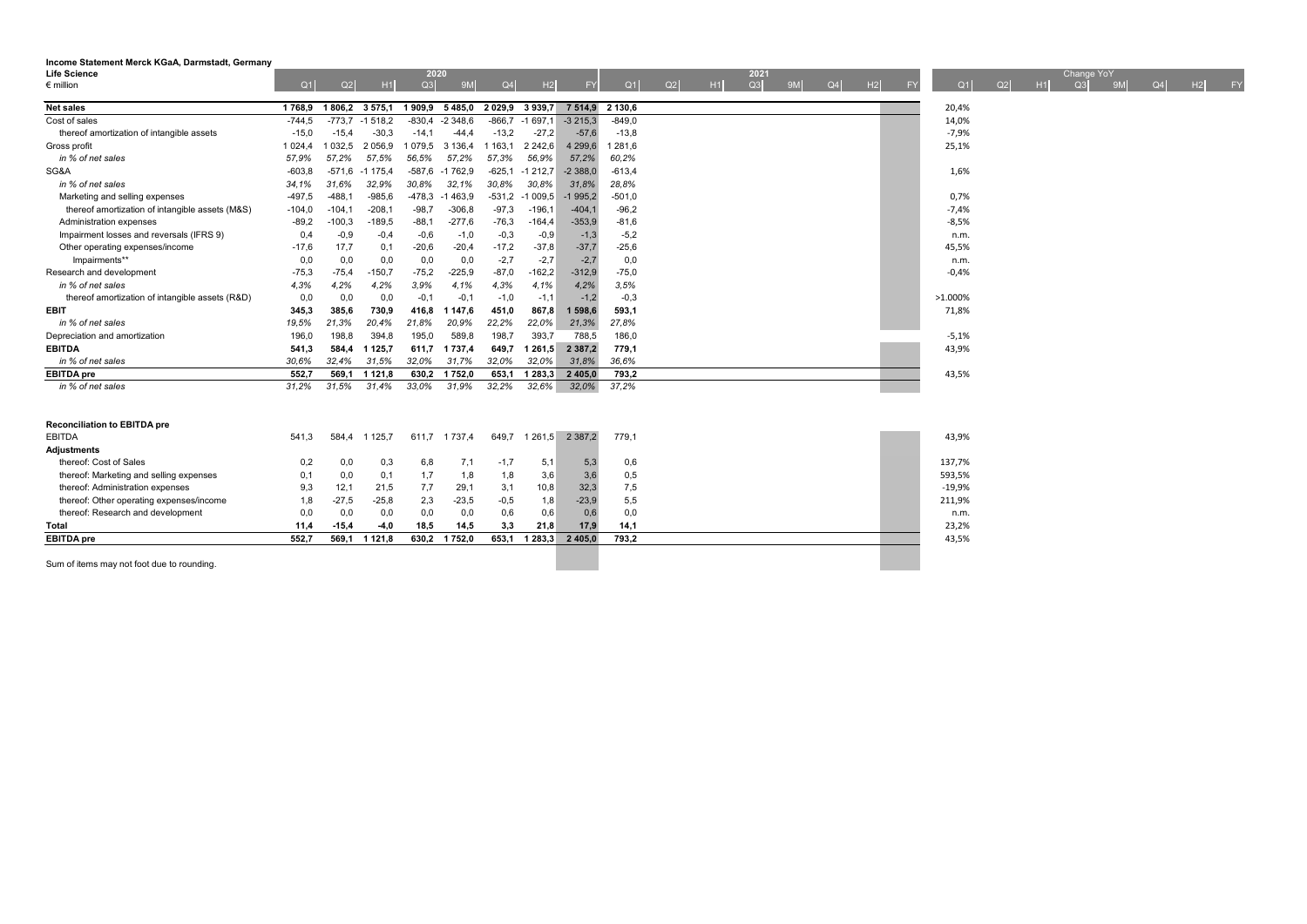## **Detailed reconciliation - Life Science**

|                                                      |                |         |            | 2020   |           |                |         |             |                |    |    | 2021 |    |    |    |           |          |    |    | Change YoY |    |    |    |           |
|------------------------------------------------------|----------------|---------|------------|--------|-----------|----------------|---------|-------------|----------------|----|----|------|----|----|----|-----------|----------|----|----|------------|----|----|----|-----------|
| $\epsilon$ million                                   | Q1             | Q2      | H1         | Q3     | <b>9M</b> | Q4             | H2      | FY          | Q <sub>1</sub> | Q2 | H1 | Q3   | 9M | Q4 | H2 | <b>FY</b> | Q1       | Q2 | H1 | $\sim$ Q3  | 9M | Q4 | H2 | <b>FY</b> |
| <b>EBIT</b>                                          | 345,3          | 385,6   | 730,9      | 416,8  | 1 147,6   | 451,0          | 867,8   | 1 598,6     | 593,1          |    |    |      |    |    |    |           | 71,8%    |    |    |            |    |    |    |           |
| Regular depreciation and amortization*               | 77,1           | 79,3    | 156,4      | 82,0   | 238,5     | 84,5           | 166,6   | 323,0       | 75,7           |    |    |      |    |    |    |           | $-1,8%$  |    |    |            |    |    |    |           |
| Amortization of purchased intangible assets          | 118,9          | 119,5   | 238,4      | 112,9  | 351,4     | 111,5          | 224,5   | 462,9       | 110,3          |    |    |      |    |    |    |           | $-7,2%$  |    |    |            |    |    |    |           |
| Impairments**                                        | 0,0            | 0,0     | 0,0        | 0,0    | 0,0       | 2,7            | 2,7     | 2,7         | 0,0            |    |    |      |    |    |    |           | n.m.     |    |    |            |    |    |    |           |
| <b>Total depreciation and amortization</b>           | 196,0          | 198,8   | 394,8      | 195,0  | 589,8     | 198,7          | 393,7   | 788,5       | 186,0          |    |    |      |    |    |    |           | $-5,1%$  |    |    |            |    |    |    |           |
| <b>EBITDA</b>                                        | 541,3          | 584,4   | 1 1 2 5, 7 | 611,7  | 1 7 3 7,4 | 649,7          | 1261,5  | 2 3 8 7, 2  | 779,1          |    |    |      |    |    |    |           | 43,9%    |    |    |            |    |    |    |           |
| <b>Adjustments</b>                                   |                |         |            |        |           |                |         |             |                |    |    |      |    |    |    |           |          |    |    |            |    |    |    |           |
| <b>Acquisition costs</b>                             | $\mathbf{0,0}$ | $-30,0$ | $-30,0$    | $-0,1$ | $-30,1$   | $\mathbf{0,0}$ | $-0,1$  | $-30,1$     | $-1,1$         |    |    |      |    |    |    |           | n.m.     |    |    |            |    |    |    |           |
| <b>Restructuring costs</b>                           |                |         |            |        |           |                |         |             |                |    |    |      |    |    |    |           |          |    |    |            |    |    |    |           |
| Restructuring costs                                  | 1,7            | 1,0     | 2,8        | 11,4   | 14,1      | 1,7            | 13,1    | 15,9        | 7,5            |    |    |      |    |    |    |           | 329,6%   |    |    |            |    |    |    |           |
| <b>Total</b>                                         | 1,7            | 1,0     | 2,8        | 11,4   | 14,1      | 1,7            | 13,1    | 15,9        | 7,5            |    |    |      |    |    |    |           | 329,6%   |    |    |            |    |    |    |           |
| <b>Integration costs/IT costs</b>                    |                |         |            |        |           |                |         |             |                |    |    |      |    |    |    |           |          |    |    |            |    |    |    |           |
| <b>Integration Cost</b>                              | 0,8            | 1,5     | 2,3        | 0,0    | 2,3       | 0,9            | 0,8     | 3,2         | 0,3            |    |    |      |    |    |    |           | $-65,2%$ |    |    |            |    |    |    |           |
| ERP/HR systems                                       | 8,8            | 12,1    | 20,9       | 7,2    | 28,1      | 0,8            | 8,0     | 28,9        | 7,2            |    |    |      |    |    |    |           | $-18,0%$ |    |    |            |    |    |    |           |
| <b>Total</b>                                         | 9,7            | 13,6    | 23,2       | 7,2    | 30,4      | 1,6            | 8,8     | 32,1        | 7,5            |    |    |      |    |    |    |           | $-22,1%$ |    |    |            |    |    |    |           |
| Gain (-)/ losses (+) on the divestment of businesses |                |         |            |        |           |                |         |             |                |    |    |      |    |    |    |           |          |    |    |            |    |    |    |           |
| Costs related to former business activities          | 0,0            | 0,0     | 0,0        | 0,0    | 0,1       | 0,0            | 0,0     | 0,0         | 0,1            |    |    |      |    |    |    |           | n.m.     |    |    |            |    |    |    |           |
| <b>Total</b>                                         | 0,0            | 0,0     | 0,0        | 0,0    | 0,1       | 0,0            | 0,0     | 0,0         | 0,1            |    |    |      |    |    |    |           | n.m.     |    |    |            |    |    |    |           |
| Other one-time costs                                 |                |         |            |        |           |                |         |             |                |    |    |      |    |    |    |           |          |    |    |            |    |    |    |           |
| Others                                               | 0,0            | 0,0     | 0,0        | 0,0    | 0,0       | 0,0            | 0,0     | 0,0         | 0,0            |    |    |      |    |    |    |           | n.m.     |    |    |            |    |    |    |           |
| <b>Total</b>                                         | 0,0            | 0,0     | 0,0        | 0,0    | 0, 0      | 0,0            | 0,0     | 0,0         | 0,0            |    |    |      |    |    |    |           | n.m.     |    |    |            |    |    |    |           |
| <b>Total adjustments</b>                             | 11,4           | $-15,4$ | $-4,0$     | 18,5   | 14,5      | 3,3            | 21,8    | 17,9        | 14,1           |    |    |      |    |    |    |           | 23,2%    |    |    |            |    |    |    |           |
| <b>EBITDA</b> pre                                    | 552,7          | 569,1   | 121,8      | 630,2  | 1752,0    | 653,1          | 1 283,3 | 2 4 0 5 , 0 | 793,2          |    |    |      |    |    |    |           | 43,5%    |    |    |            |    |    |    |           |

\* Regular depreciation and amortization = Depreciation and amortization - Amortization of purchased intangible assets - Impairments

\*\* only reflects impairments which classified as adjustments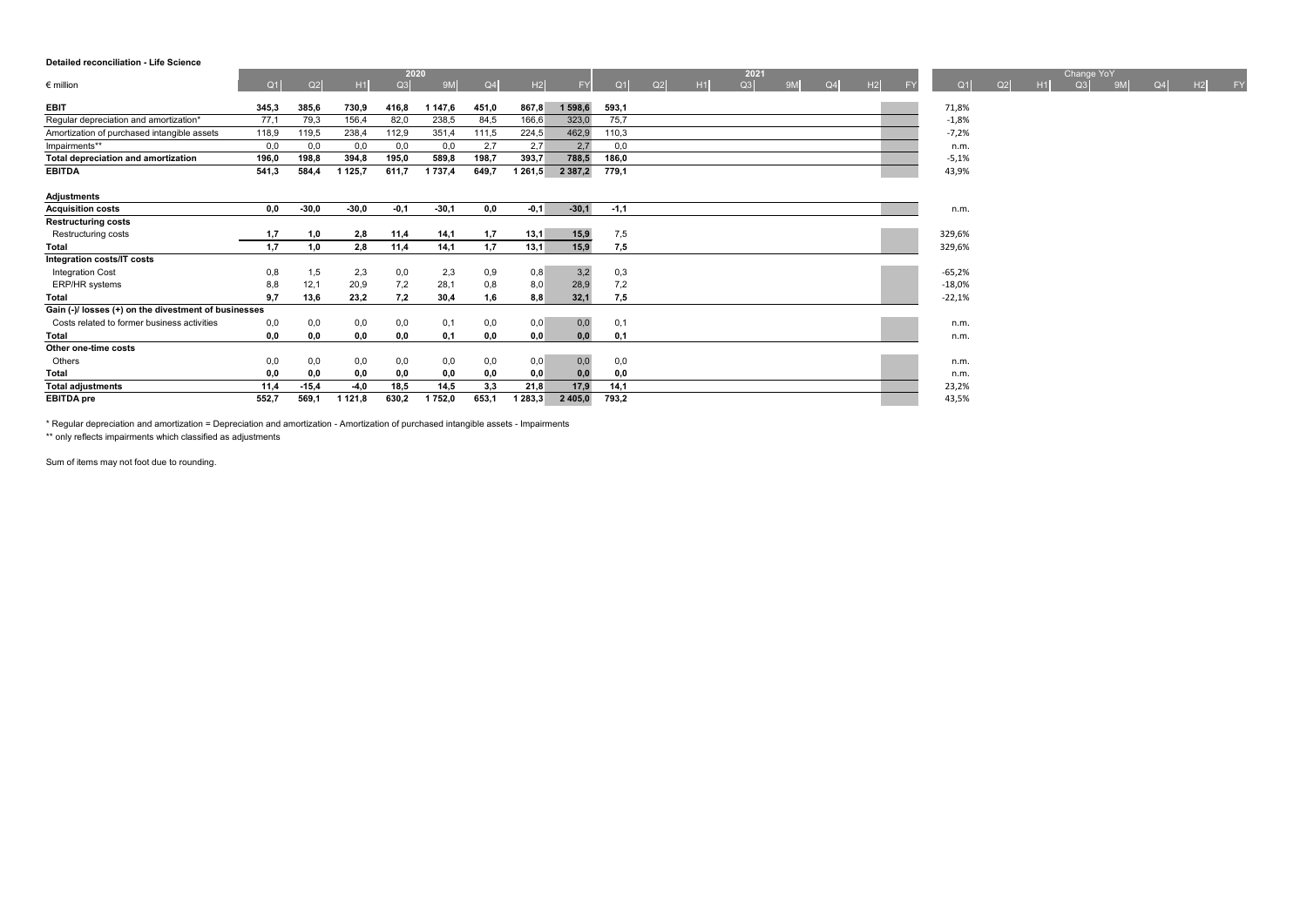| <b>Electronics</b>                              |          |          |             | 2020     |               |          |           |             |          |    |    | 2021 |    |    |    |    |          |    |    | Change YoY |    |    |    |      |
|-------------------------------------------------|----------|----------|-------------|----------|---------------|----------|-----------|-------------|----------|----|----|------|----|----|----|----|----------|----|----|------------|----|----|----|------|
| $\epsilon$ million                              | Q1       | Q2       | H1          | Q3       | 9M            | Q4       | H2        | FY          | Q1       | Q2 | H1 | Q3   | 9M | Q4 | H2 | FY | Q1       | Q2 | H1 | Q3         | 9M | Q4 | H2 | - FY |
|                                                 |          |          |             |          |               |          |           |             |          |    |    |      |    |    |    |    |          |    |    |            |    |    |    |      |
| <b>Net sales</b>                                | 900,3    | 813,6    | 1 7 1 3 , 9 |          | 835,7 2 549,6 | 830,7    | 1666,4    | 3 3 8 0 , 3 | 861,2    |    |    |      |    |    |    |    | $-4,3%$  |    |    |            |    |    |    |      |
| Cost of sales                                   | $-515,1$ | $-472,0$ | $-987,1$    | $-518,9$ | $-1506,0$     | $-500,6$ | $-1019,5$ | $-2006,6$   | $-483,4$ |    |    |      |    |    |    |    | $-6,1%$  |    |    |            |    |    |    |      |
| thereof amortization of intangible assets       | -41.     | $-41,0$  | $-82,0$     | $-33,6$  | $-115,6$      | $-33,7$  | $-67,3$   | $-149,4$    | $-34,9$  |    |    |      |    |    |    |    | $-14,8%$ |    |    |            |    |    |    |      |
| Gross profit                                    | 385,3    | 341,6    | 726,8       | 316,8    | 1 043,6       | 330,1    | 646,9     | 1 373,7     | 377,8    |    |    |      |    |    |    |    | $-1,9\%$ |    |    |            |    |    |    |      |
| in % of net sales                               | 42,8%    | 42,0%    | 42,4%       | 37,9%    | 40,9%         | 39,7%    | 38,8%     | 40,6%       | 43,9%    |    |    |      |    |    |    |    |          |    |    |            |    |    |    |      |
| SG&A                                            | $-197,6$ | $-303,4$ | $-501,0$    | $-175,8$ | $-676,8$      | $-182,9$ | $-358,8$  | $-859,8$    | $-185,3$ |    |    |      |    |    |    |    | $-6,2%$  |    |    |            |    |    |    |      |
| in % of net sales                               | 21,9%    | 37,3%    | 29,2%       | 21,0%    | 26,5%         | 22,0%    | 21,5%     | 25,4%       | 21,5%    |    |    |      |    |    |    |    |          |    |    |            |    |    |    |      |
| Marketing and selling expenses                  | $-135,6$ | $-133,9$ | $-269,5$    | $-132,7$ | $-402,2$      | $-136,3$ | $-269,0$  | $-538,5$    | $-135,3$ |    |    |      |    |    |    |    | $-0,2%$  |    |    |            |    |    |    |      |
| thereof amortization of intangible assets (M&S) | $-47,3$  | $-47,4$  | $-94,7$     | $-49,2$  | $-143,9$      | $-45,5$  | $-94,7$   | $-189,4$    | $-45,4$  |    |    |      |    |    |    |    | $-4,1%$  |    |    |            |    |    |    |      |
| Administration expenses                         | $-38,4$  | $-44,4$  | $-82,7$     | $-38,4$  | $-121,1$      | $-40,5$  | $-78,9$   | $-161,6$    | $-34,4$  |    |    |      |    |    |    |    | $-10,2%$ |    |    |            |    |    |    |      |
| Impairment losses and reversals (IFRS 9)        | 0,6      | $-0,7$   | $-0,1$      | $-0,1$   | $-0,2$        | 0,4      | 0,3       | 0,1         | 0,2      |    |    |      |    |    |    |    | $-57,3%$ |    |    |            |    |    |    |      |
| Other operating expenses/income                 | $-24,2$  | $-124,4$ | $-148,6$    | $-4,7$   | $-153,3$      | $-6,5$   | $-11,2$   | $-159,9$    | $-15,8$  |    |    |      |    |    |    |    | $-34,8%$ |    |    |            |    |    |    |      |
| Impairments**                                   | 0,0      | $-111,6$ | $-111,6$    | $-0,7$   | $-112,3$      | $-11,0$  | $-11,7$   | $-123,3$    | $-2,9$   |    |    |      |    |    |    |    | n.m.     |    |    |            |    |    |    |      |
| Research and development                        | $-71,3$  | $-68,3$  | $-139,7$    | $-65,5$  | $-205,1$      | $-68,5$  | $-133,9$  | $-273,6$    | $-66,8$  |    |    |      |    |    |    |    | $-6,3%$  |    |    |            |    |    |    |      |
| in % of net sales                               | 7,9%     | 8,4%     | 8,1%        | 7,8%     | 8,0%          | 8,2%     | 8,0%      | 8,1%        | 7,8%     |    |    |      |    |    |    |    |          |    |    |            |    |    |    |      |
| thereof amortization of intangible assets (R&D) | $-0,5$   | $-1,2$   | $-1,7$      | $-1,2$   | $-2,8$        | $-1,1$   | $-2,3$    | $-4,0$      | $-1,1$   |    |    |      |    |    |    |    | 136,4%   |    |    |            |    |    |    |      |
| <b>EBIT</b>                                     | 116,3    | $-30,2$  | 86,1        | 75,5     | 161,6         | 78,7     | 154,2     | 240,3       | 125,7    |    |    |      |    |    |    |    | 8,1%     |    |    |            |    |    |    |      |
| in % of net sales                               | 12,9%    | $-3,7%$  | 5,0%        | 9,0%     | 6,3%          | 9,5%     | 9,3%      | 7,1%        | 14,6%    |    |    |      |    |    |    |    |          |    |    |            |    |    |    |      |
| Depreciation and amortization                   | 134,7    | 249,2    | 383,9       | 151,4    | 535,2         | 149,2    | 300,6     | 684,4       | 134,2    |    |    |      |    |    |    |    | $-0,3%$  |    |    |            |    |    |    |      |
| <b>EBITDA</b>                                   | 251,0    | 219,0    | 470,0       | 226,8    | 696,9         | 227,9    | 454,7     | 924,7       | 259,9    |    |    |      |    |    |    |    | 3,6%     |    |    |            |    |    |    |      |
| in % of net sales                               | 27,9%    | 26,9%    | 27,4%       | 27,1%    | 27,3%         | 27,4%    | 27,3%     | 27,4%       | 30,2%    |    |    |      |    |    |    |    |          |    |    |            |    |    |    |      |
| <b>EBITDA</b> pre                               | 285,5    | 238,3    | 523,8       | 254,2    | 778,0         | 246,1    | 500,4     | 1 0 24, 2   | 273,8    |    |    |      |    |    |    |    | $-4,1%$  |    |    |            |    |    |    |      |
| in % of net sales                               | 31,7%    | 29,3%    | 30,6%       | 30,4%    | 30,5%         | 29,6%    | 30,0%     | 30,3%       | 31,8%    |    |    |      |    |    |    |    |          |    |    |            |    |    |    |      |
|                                                 |          |          |             |          |               |          |           |             |          |    |    |      |    |    |    |    |          |    |    |            |    |    |    |      |
|                                                 |          |          |             |          |               |          |           |             |          |    |    |      |    |    |    |    |          |    |    |            |    |    |    |      |
| <b>Reconciliation to EBITDA pre</b>             |          |          |             |          |               |          |           |             |          |    |    |      |    |    |    |    |          |    |    |            |    |    |    |      |
| <b>EBITDA</b>                                   | 251,0    | 219,0    | 470,0       | 226,8    | 696,9         | 227,9    | 454,7     | 924,7       | 259,9    |    |    |      |    |    |    |    | 3,6%     |    |    |            |    |    |    |      |
| <b>Adjustments</b>                              |          |          |             |          |               |          |           |             |          |    |    |      |    |    |    |    |          |    |    |            |    |    |    |      |
| thereof: Cost of Sales                          | 19,8     | 2,5      | 22,2        | 14,4     | 36,6          | 3,6      | 18,0      | 40,2        | 3,8      |    |    |      |    |    |    |    | $-80,6%$ |    |    |            |    |    |    |      |
| thereof: Marketing and selling expenses         | 1,3      | 2,6      | 3,9         | 0,2      | 4,2           | 4,7      | 4,9       | 8,9         | 0,6      |    |    |      |    |    |    |    | $-53,1%$ |    |    |            |    |    |    |      |
| thereof: Administration expenses                | 0,3      | 8,6      | 8,9         | 2,4      | 11,2          | 6,2      | 8,5       | 17,4        | 1,7      |    |    |      |    |    |    |    | 437,3%   |    |    |            |    |    |    |      |
| thereof: Other operating expenses/income        | 14,4     | 5,9      | 20,3        | 9,6      | 30,0          | 1,2      | 10,8      | 31,1        | 7,4      |    |    |      |    |    |    |    | $-48,9%$ |    |    |            |    |    |    |      |
| thereof: Research and development               | $-1,3$   | $-0,3$   | $-1,6$      | 0,8      | $-0,8$        | 2,6      | 3,4       | 1,8         | 0,4      |    |    |      |    |    |    |    | n.m.     |    |    |            |    |    |    |      |
| <b>Total</b>                                    | 34,6     | 19,2     | 53,8        | 27,4     | 81,2          | 18,3     | 45,6      | 99,4        | 13,9     |    |    |      |    |    |    |    | $-59,7%$ |    |    |            |    |    |    |      |
| <b>EBITDA</b> pre                               | 285,5    | 238,3    | 523,8       | 254,2    | 778,0         | 246,1    | 500,4     | 1 0 24, 2   | 273,8    |    |    |      |    |    |    |    | $-4,1%$  |    |    |            |    |    |    |      |
|                                                 |          |          |             |          |               |          |           |             |          |    |    |      |    |    |    |    |          |    |    |            |    |    |    |      |

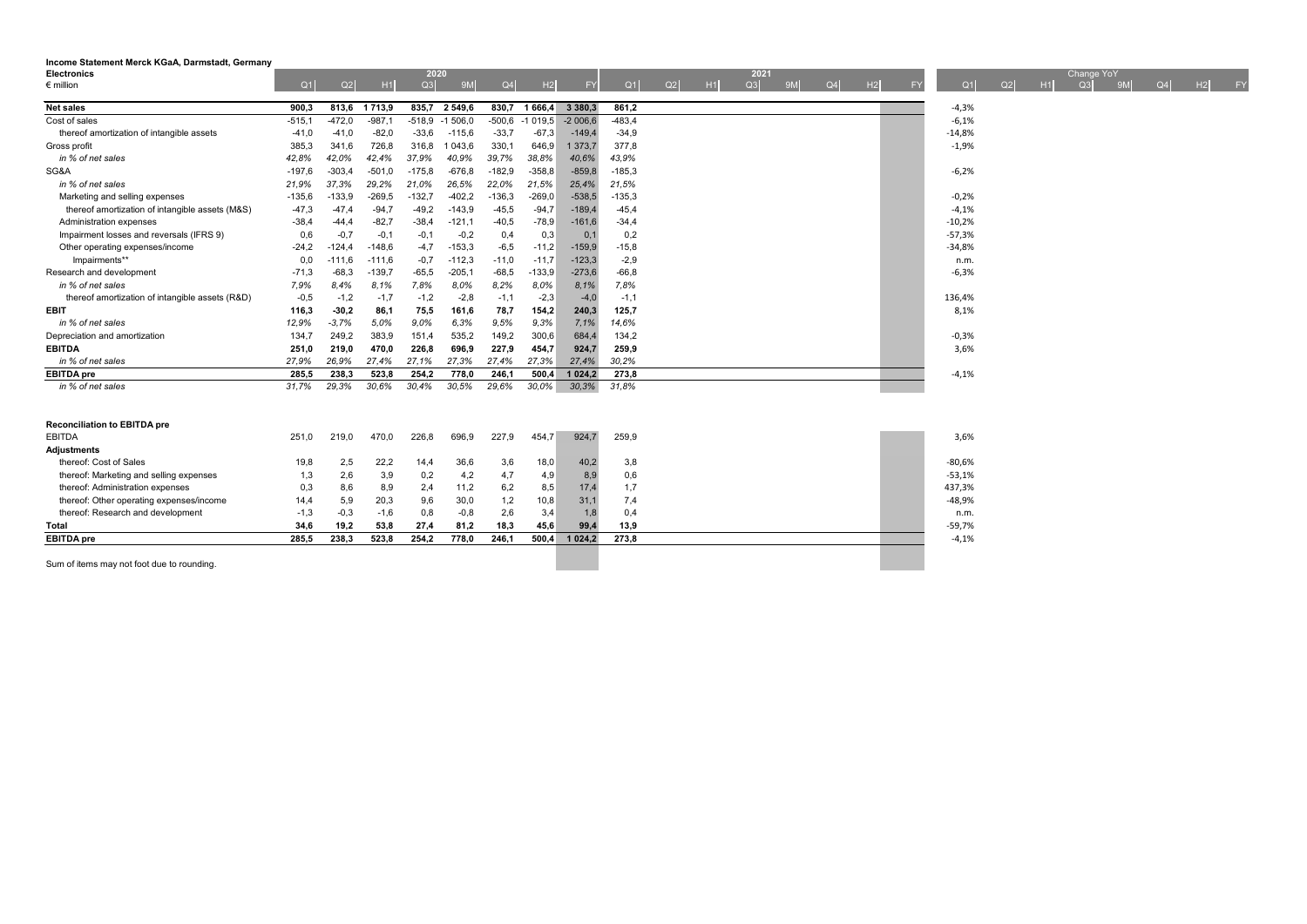## **Detailed reconciliation - Electronics**

|                                                      |       |         |       | 2020  |       |       |       |           |       |    |    | 2021 |    |    |    |           |                |    |    | Change YoY |    |    |    |           |
|------------------------------------------------------|-------|---------|-------|-------|-------|-------|-------|-----------|-------|----|----|------|----|----|----|-----------|----------------|----|----|------------|----|----|----|-----------|
| $\epsilon$ million                                   | Q1    | Q2      | H1    | Q3    | 9M    | Q4    | H2    | <b>FY</b> | Q1    | Q2 | H1 | Q3   | 9M | Q4 | H2 | <b>FY</b> | Q <sub>1</sub> | Q2 | H1 | Q3         | 9M | Q4 | H2 | <b>FY</b> |
| <b>EBIT</b>                                          | 116,3 | $-30,2$ | 86,1  | 75,5  | 161,6 | 78,7  | 154,2 | 240,3     | 125,7 |    |    |      |    |    |    |           | 8,1%           |    |    |            |    |    |    |           |
| Regular depreciation and amortization*               | 45,9  | 47,9    | 93,8  | 66,6  | 160,5 | 57,9  | 124,5 | 218,4     | 50,0  |    |    |      |    |    |    |           | 8,9%           |    |    |            |    |    |    |           |
| Amortization of purchased intangible assets          | 88,8  | 89,7    | 178,4 | 84,0  | 262,4 | 80,3  | 164,3 | 342,7     | 81,4  |    |    |      |    |    |    |           | $-8,3%$        |    |    |            |    |    |    |           |
| Impairments**                                        | 0,0   | 111,6   | 111,6 | 0,7   | 112,3 | 11,0  | 11,7  | 123,3     | 2,9   |    |    |      |    |    |    |           | n.m.           |    |    |            |    |    |    |           |
| <b>Total depreciation and amortization</b>           | 134,7 | 249,2   | 383,9 | 151,4 | 535,2 | 149,2 | 300,6 | 684,4     | 134,2 |    |    |      |    |    |    |           | $-0,3%$        |    |    |            |    |    |    |           |
| <b>EBITDA</b>                                        | 251,0 | 219,0   | 470,0 | 226,8 | 696,9 | 227,9 | 454,7 | 924,7     | 259,9 |    |    |      |    |    |    |           | 3,6%           |    |    |            |    |    |    |           |
| <b>Adjustments</b>                                   |       |         |       |       |       |       |       |           |       |    |    |      |    |    |    |           |                |    |    |            |    |    |    |           |
| <b>Acquisition costs</b>                             | 19,0  | 0,5     | 19,4  | 0,1   | 19,5  | 1,0   | 1,1   | 20,5      | 0,1   |    |    |      |    |    |    |           | $-99,6%$       |    |    |            |    |    |    |           |
| <b>Restructuring costs</b>                           |       |         |       |       |       |       |       |           |       |    |    |      |    |    |    |           |                |    |    |            |    |    |    |           |
| Restructuring costs                                  | 7,4   | 2,5     | 9,9   | 17,1  | 26,9  | 3,9   | 21,0  | 30,8      | 8,4   |    |    |      |    |    |    |           | 13,7%          |    |    |            |    |    |    |           |
| <b>Total</b>                                         | 7,4   | 2,5     | 9,9   | 17,1  | 26,9  | 3,9   | 21,0  | 30,8      | 8,4   |    |    |      |    |    |    |           | 13,7%          |    |    |            |    |    |    |           |
| Integration costs/IT costs                           |       |         |       |       |       |       |       |           |       |    |    |      |    |    |    |           |                |    |    |            |    |    |    |           |
| <b>Integration Cost</b>                              | 7,1   | 10,7    | 17,8  | 8,9   | 26,7  | 11,2  | 20,1  | 37,9      | 4,6   |    |    |      |    |    |    |           | $-35,7%$       |    |    |            |    |    |    |           |
| ERP/HR systems                                       | 1,1   | 5,6     | 6,6   | 0,8   | 7,4   | 2,1   | 2,9   | 9,5       | 0,9   |    |    |      |    |    |    |           | $-19,2%$       |    |    |            |    |    |    |           |
| <b>Total</b>                                         | 8,2   | 16,3    | 24,5  | 9,7   | 34,1  | 13,3  | 22,9  | 47,4      | 5,4   |    |    |      |    |    |    |           | $-33,6%$       |    |    |            |    |    |    |           |
| Gain (-)/ losses (+) on the divestment of businesses |       |         |       |       |       |       |       |           |       |    |    |      |    |    |    |           |                |    |    |            |    |    |    |           |
| Costs related to former business activities          | 0,1   | 0,0     | 0,1   | 0,6   | 0,6   | 0,0   | 0,6   | 0,7       | 0,1   |    |    |      |    |    |    |           | $-3,5%$        |    |    |            |    |    |    |           |
| <b>Total</b>                                         | 0,1   | 0,0     | 0,1   | 0,6   | 0,6   | 0,0   | 0,6   | 0,7       | 0,1   |    |    |      |    |    |    |           | $-3,5%$        |    |    |            |    |    |    |           |
| Other one-time costs                                 |       |         |       |       |       |       |       |           |       |    |    |      |    |    |    |           |                |    |    |            |    |    |    |           |
| Others                                               | 0,0   | 0,0     | 0,0   | 0,0   | 0,0   | 0,0   | 0,0   | 0,0       | 0,0   |    |    |      |    |    |    |           | n.m.           |    |    |            |    |    |    |           |
| <b>Total</b>                                         | 0,0   | 0,0     | 0,0   | 0,0   | 0,0   | 0,0   | 0,0   | 0,0       | 0,0   |    |    |      |    |    |    |           | n.m.           |    |    |            |    |    |    |           |
| <b>Total adjustments</b>                             | 34,6  | 19,2    | 53,8  | 27,4  | 81,2  | 18,3  | 45,6  | 99,4      | 13,9  |    |    |      |    |    |    |           | $-59,7%$       |    |    |            |    |    |    |           |
| <b>EBITDA pre</b>                                    | 285,5 | 238,3   | 523,8 | 254,2 | 778,0 | 246,1 | 500,4 | 1 0 24, 2 | 273,8 |    |    |      |    |    |    |           | $-4,1%$        |    |    |            |    |    |    |           |
|                                                      |       |         |       |       |       |       |       |           |       |    |    |      |    |    |    |           |                |    |    |            |    |    |    |           |

\* Regular depreciation and amortization = Depreciation and amortization - Amortization of purchased intangible assets - Impairments

\*\* only reflects impairments which classified as adjustments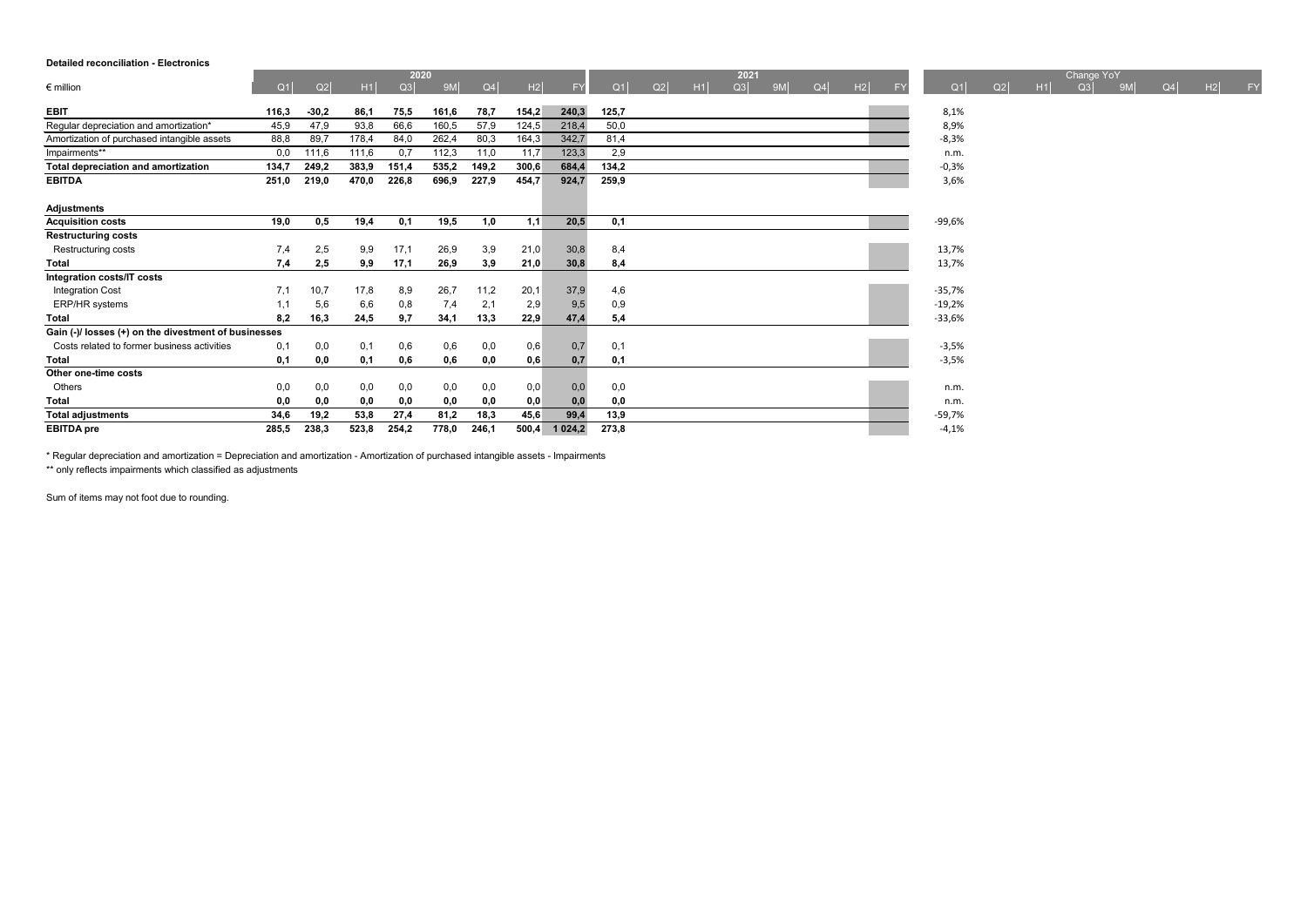| <b>Corporate/Others</b>                         |          |          |          | 2020     |          |          |          |           |          |    |    | 2021 |    |    |    |           |            |    |    | <b>Change YoY</b> |    |    |    |           |
|-------------------------------------------------|----------|----------|----------|----------|----------|----------|----------|-----------|----------|----|----|------|----|----|----|-----------|------------|----|----|-------------------|----|----|----|-----------|
| $\epsilon$ million                              | Q1       | Q2       | H1       | Q3       | 9M       | Q4       | H2       | <b>FY</b> | Q1       | Q2 | H1 | Q3   | 9M | Q4 | H2 | <b>FY</b> | Q1         | Q2 | H1 | Q3                | 9M | Q4 | H2 | <b>FY</b> |
| <b>Net sales</b>                                | 0,0      | 0,0      | 0,0      | 0, 0     | 0,0      | 0,0      | 0,0      | 0,0       | 0,0      |    |    |      |    |    |    |           | $-100,0%$  |    |    |                   |    |    |    |           |
| Cost of sales                                   | $-0,6$   | $-0,2$   | $-0,8$   | 0,7      | $-0,1$   | 0,1      | 0,8      | 0,1       | 0,1      |    |    |      |    |    |    |           | n.m.       |    |    |                   |    |    |    |           |
| thereof amortization of intangible assets       | 0,0      | 0,0      | 0,0      | 0,0      | 0,0      | 0,0      | 0,0      | 0,0       | 0,0      |    |    |      |    |    |    |           | n.m.       |    |    |                   |    |    |    |           |
| Gross profit                                    | $-0,6$   | $-0,2$   | $-0,8$   | 0,7      | $-0,1$   | 0,1      | 0,8      | 0,1       | 0,1      |    |    |      |    |    |    |           | n.m.       |    |    |                   |    |    |    |           |
| SG&A                                            | $-152,2$ | $-122,8$ | $-275,0$ | $-121,7$ | $-396,7$ | $-199,7$ | $-321,3$ | $-596,3$  | $-104,9$ |    |    |      |    |    |    |           | $-31,1%$   |    |    |                   |    |    |    |           |
| Marketing and selling expenses                  | $-2,2$   | $-3,8$   | $-6,0$   | 1,6      | $-4,4$   | $-5,0$   | $-3,4$   | $-9,4$    | $-0,7$   |    |    |      |    |    |    |           | $-68,5%$   |    |    |                   |    |    |    |           |
| thereof amortization of intangible assets (M&S) | 0,0      | 0,0      | 0,0      | 0,0      | 0,0      | $-0,1$   | $-0,1$   | $-0,1$    | 0,0      |    |    |      |    |    |    |           | $>1.000\%$ |    |    |                   |    |    |    |           |
| Administration expenses                         | $-81,6$  | $-73,0$  | $-154,6$ | $-77,8$  | $-232,4$ | $-120,4$ | $-198,3$ | $-352,8$  | $-84,1$  |    |    |      |    |    |    |           | 3,1%       |    |    |                   |    |    |    |           |
| Impairment losses and reversals (IFRS 9)        | 0,1      | 0,3      | 0,4      | 0,0      | 0,4      | $-0,5$   | $-0,5$   | $-0,2$    | 0,7      |    |    |      |    |    |    |           | >1.000%    |    |    |                   |    |    |    |           |
| Other operating expenses/income                 | $-68,5$  | $-46,3$  | $-114,8$ | $-45,5$  | $-160,2$ | $-73,7$  | $-119,2$ | $-234,0$  | $-20,8$  |    |    |      |    |    |    |           | $-69,6%$   |    |    |                   |    |    |    |           |
| Impairments**                                   | 0,0      | $-0,2$   | $-0,2$   | 0,0      | $-0,2$   | 0,0      | 0,0      | $-0,2$    | $-0,3$   |    |    |      |    |    |    |           | n.m.       |    |    |                   |    |    |    |           |
| Research and development                        | $-15,0$  | $-10,6$  | $-25,6$  | $-12,1$  | $-37,7$  | $-24,0$  | $-36,1$  | $-61,7$   | $-15,7$  |    |    |      |    |    |    |           | 4,0%       |    |    |                   |    |    |    |           |
| thereof amortization of intangible assets (R&D) | 0,0      | 0,0      | 0,0      | 0,0      | 0,0      | 0,0      | 0,0      | 0,0       | 0,0      |    |    |      |    |    |    |           | n.m.       |    |    |                   |    |    |    |           |
| <b>EBIT</b>                                     | $-167,9$ | $-133,5$ | $-301,4$ | $-133,1$ | $-434,5$ | $-223,5$ | $-356,6$ | $-658,0$  | $-120,4$ |    |    |      |    |    |    |           | $-28,3%$   |    |    |                   |    |    |    |           |
| Depreciation and amortization                   | 22,1     | 18,6     | 40,8     | 22,2     | 63,0     | 21,5     | 43,7     | 84,5      | 25,1     |    |    |      |    |    |    |           | 13,5%      |    |    |                   |    |    |    |           |
| <b>EBITDA</b>                                   | $-145,8$ | $-114,8$ | $-260,6$ | $-110,9$ | $-371,5$ | $-202,0$ | $-312,9$ | $-573,5$  | $-95,3$  |    |    |      |    |    |    |           | $-34,6%$   |    |    |                   |    |    |    |           |
| <b>EBITDA</b> pre                               | $-129,1$ | $-107,2$ | $-236,2$ | $-79,7$  | $-315,9$ | $-179,1$ | $-258,8$ | $-495,1$  | $-89,3$  |    |    |      |    |    |    |           | $-30,8%$   |    |    |                   |    |    |    |           |
| <b>Reconciliation to EBITDA pre</b>             |          |          |          |          |          |          |          |           |          |    |    |      |    |    |    |           |            |    |    |                   |    |    |    |           |
| <b>EBITDA</b>                                   | $-145,8$ | -114,8   | $-260,6$ | $-110,9$ | $-371,5$ | $-202,0$ | $-312,9$ | $-573,5$  | $-95,3$  |    |    |      |    |    |    |           | $-34,6%$   |    |    |                   |    |    |    |           |
| <b>Adjustments</b>                              |          |          |          |          |          |          |          |           |          |    |    |      |    |    |    |           |            |    |    |                   |    |    |    |           |
| thereof: Cost of Sales                          | 0,0      | 0,0      | 0,0      | 0,0      | 0,0      | 0,0      | 0,0      | 0,0       | 0,0      |    |    |      |    |    |    |           | n.m.       |    |    |                   |    |    |    |           |
| thereof: Marketing and selling expenses         | 0,0      | 0,0      | 0,0      | 0,0      | 0,0      | 0,0      | 0,0      | 0,0       | 0,0      |    |    |      |    |    |    |           | n.m.       |    |    |                   |    |    |    |           |
| thereof: Administration expenses                | 5,7      | 10,4     | 16,1     | 7,9      | 24,0     | 17,8     | 25,7     | 41,8      | 7,9      |    |    |      |    |    |    |           | 37,3%      |    |    |                   |    |    |    |           |
| thereof: Other operating expenses/income        | 11,0     | $-2,7$   | 8,3      | 23,3     | 31,6     | 5,0      | 28,3     | 36,6      | $-1,9$   |    |    |      |    |    |    |           | n.m.       |    |    |                   |    |    |    |           |
| thereof: Research and development               | 0,0      | 0,0      | 0,0      | 0,0      | 0,0      | 0,0      | 0,0      | 0,0       | 0,0      |    |    |      |    |    |    |           | n.m.       |    |    |                   |    |    |    |           |
| <b>Total</b>                                    | 16,7     | 7,7      | 24,4     | 31,2     | 55,6     | 22,8     | 54,0     | 78,4      | 6,0      |    |    |      |    |    |    |           | $-64,4%$   |    |    |                   |    |    |    |           |
| <b>EBITDA</b> pre                               | $-129,1$ | $-107,2$ | $-236,2$ | $-79,7$  | $-315,9$ | $-179,1$ | $-258,8$ | $-495,1$  | $-89,3$  |    |    |      |    |    |    |           | $-30,8%$   |    |    |                   |    |    |    |           |
|                                                 |          |          |          |          |          |          |          |           |          |    |    |      |    |    |    |           |            |    |    |                   |    |    |    |           |
| Sum of items may not foot due to rounding.      |          |          |          |          |          |          |          |           |          |    |    |      |    |    |    |           |            |    |    |                   |    |    |    |           |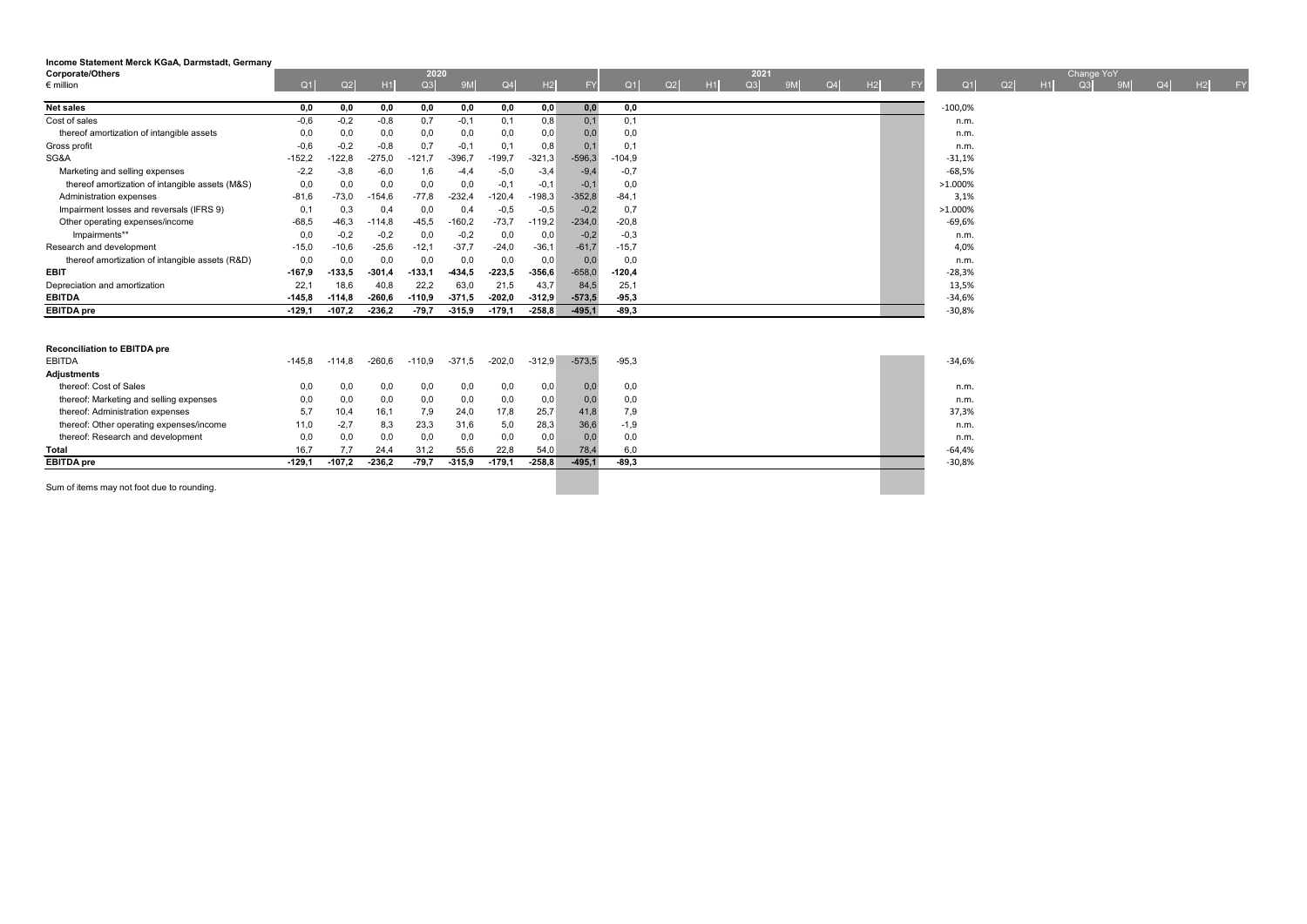#### **Detailed reconciliation - Corporate / Others**

|                                                      |                |          |          | 2020     |           |          |          |           |          |    |    | 2021 |    |    |    |           |          |    |    | Change YoY |    |    |    |    |
|------------------------------------------------------|----------------|----------|----------|----------|-----------|----------|----------|-----------|----------|----|----|------|----|----|----|-----------|----------|----|----|------------|----|----|----|----|
| $\epsilon$ million                                   | Q <sub>1</sub> | Q2       | H1       | Q3       | <b>9M</b> | Q4       | H2       | <b>FY</b> | Q1       | Q2 | H1 | Q3   | 9M | Q4 | H2 | <b>FY</b> | Q1       | Q2 | H1 | Q3         | 9M | Q4 | H2 | FY |
| <b>EBIT</b>                                          | $-167,9$       | $-133,5$ | $-301,4$ | $-133,1$ | $-434,5$  | $-223,5$ | $-356,6$ | $-658,0$  | $-120,4$ |    |    |      |    |    |    |           | $-28,3%$ |    |    |            |    |    |    |    |
| Regular depreciation and amortization*               | 22,1           | 18,5     | 40,6     | 22,2     | 62,8      | 21,4     | 43,6     | 84,2      | 24,7     |    |    |      |    |    |    |           | 11,9%    |    |    |            |    |    |    |    |
| Amortization of purchased intangible assets          | 0,0            | 0,0      | 0,0      | 0,0      | 0,0       | 0,1      | 0,1      | 0,1       | 0,0      |    |    |      |    |    |    |           | >1.000%  |    |    |            |    |    |    |    |
| Impairments**                                        | 0,0            | 0,2      | 0,2      | 0,0      | 0,2       | 0,0      | 0,0      | 0,2       | 0,3      |    |    |      |    |    |    |           | n.m.     |    |    |            |    |    |    |    |
| <b>Total depreciation and amortization</b>           | 22,1           | 18,6     | 40,8     | 22,2     | 63,0      | 21,5     | 43,7     | 84,5      | 25,1     |    |    |      |    |    |    |           | 13,5%    |    |    |            |    |    |    |    |
| <b>EBITDA</b>                                        | $-145,8$       | $-114,8$ | $-260,6$ | $-110,9$ | $-371,5$  | $-202,0$ | $-312,9$ | $-573,5$  | $-95,3$  |    |    |      |    |    |    |           | $-34,6%$ |    |    |            |    |    |    |    |
| <b>Adjustments</b>                                   |                |          |          |          |           |          |          |           |          |    |    |      |    |    |    |           |          |    |    |            |    |    |    |    |
| <b>Acquisition costs</b>                             | 0,0            | 0,0      | 0,0      | 0,0      | 0,0       | 0,0      | 0,0      | 0,0       | 0,0      |    |    |      |    |    |    |           | n.m.     |    |    |            |    |    |    |    |
| <b>Restructuring costs</b>                           |                |          |          |          |           |          |          |           |          |    |    |      |    |    |    |           |          |    |    |            |    |    |    |    |
| <b>Restructuring costs</b>                           | 4,3            | 5,2      | 9,5      | $-0,5$   | 9,0       | 11,2     | 10,7     | 20,2      | 4,3      |    |    |      |    |    |    |           | 0,7%     |    |    |            |    |    |    |    |
| <b>Total</b>                                         | 4,3            | 5,2      | 9,5      | $-0,5$   | 9,0       | 11,2     | 10,7     | 20,2      | 4,3      |    |    |      |    |    |    |           | 0,7%     |    |    |            |    |    |    |    |
| IT project costs                                     |                |          |          |          |           |          |          |           |          |    |    |      |    |    |    |           |          |    |    |            |    |    |    |    |
| <b>Integration Cost</b>                              | 0,0            | 0,0      | 0,0      | 0,0      | 0,0       | 0,0      | 0,0      | 0,0       | 0,0      |    |    |      |    |    |    |           |          |    |    |            |    |    |    |    |
| <b>ERP/HR systems</b>                                | 2,9            | 5,9      | 8,9      | 8,9      | 17,8      | 6,4      | 15,4     | 24,2      | 3,7      |    |    |      |    |    |    |           | 24,5%    |    |    |            |    |    |    |    |
| <b>Total</b>                                         | 3,0            | 5,9      | 8,9      | 8,9      | 17,8      | 6,4      | 15,4     | 24,2      | 3,7      |    |    |      |    |    |    |           | 22,6%    |    |    |            |    |    |    |    |
| Gain (-)/ losses (+) on the divestment of businesses |                |          |          |          |           |          |          |           |          |    |    |      |    |    |    |           |          |    |    |            |    |    |    |    |
| Costs related to former business activities          | 1,8            | 0,7      | 2,5      | 19,5     | 22,0      | 3,3      | 22,8     | 25,3      | $-6,3$   |    |    |      |    |    |    |           | n.m.     |    |    |            |    |    |    |    |
| <b>Total</b>                                         | 1,8            | 0,7      | 2,5      | 19,5     | 22,0      | 3,3      | 22,8     | 25,3      | $-6,3$   |    |    |      |    |    |    |           | n.m.     |    |    |            |    |    |    |    |
| Other one-time costs                                 |                |          |          |          |           |          |          |           |          |    |    |      |    |    |    |           |          |    |    |            |    |    |    |    |
| Others                                               | 7,6            | $-4,0$   | 3,5      | 3,3      | 6,8       | 1,9      | 5,1      | 8,7       | 4,3      |    |    |      |    |    |    |           | $-43,6%$ |    |    |            |    |    |    |    |
| <b>Total</b>                                         | 7,6            | $-4,0$   | 3,5      | 3,3      | 6,8       | 1,9      | 5,1      | 8,7       | 4,3      |    |    |      |    |    |    |           | $-43,6%$ |    |    |            |    |    |    |    |
| <b>Total adjustments</b>                             | 16,7           | 7,7      | 24,4     | 31,2     | 55,6      | 22,8     | 54,0     | 78,4      | 6,0      |    |    |      |    |    |    |           | $-64,4%$ |    |    |            |    |    |    |    |
| <b>EBITDA</b> pre                                    | $-129,1$       | $-107,2$ | $-236,2$ | $-79,7$  | $-315,9$  | $-179,1$ | $-258,8$ | $-495,1$  | $-89,3$  |    |    |      |    |    |    |           | $-30,8%$ |    |    |            |    |    |    |    |

\* Regular depreciation and amortization = Depreciation and amortization - Amortization of purchased intangible assets - Impairments

\*\* only reflects impairments which classified as adjustments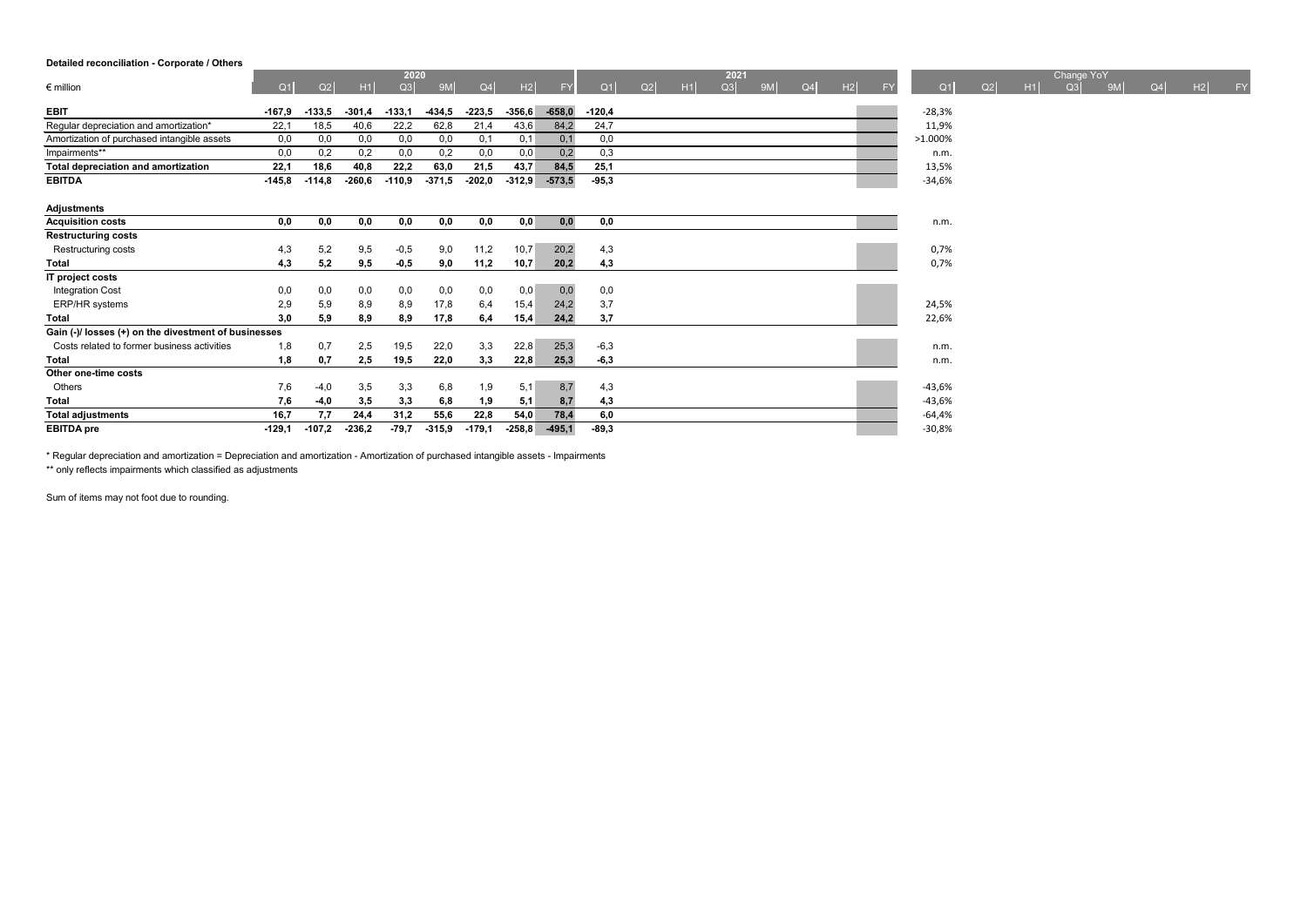| Group                                       |         |          |          | 2020    |           |         |          |          |         |    |    | 2021 |    |    |    |    |          |    |    | Change YoY |    |    |    |     |
|---------------------------------------------|---------|----------|----------|---------|-----------|---------|----------|----------|---------|----|----|------|----|----|----|----|----------|----|----|------------|----|----|----|-----|
| $\epsilon$ million                          | Q1      | Q2       | H1       | Q3      | <b>9M</b> | Q4      | H2       | FY       | Q1.     | Q2 | H1 | Q3   | 9M | Q4 | H2 | FY | Q1       | Q2 | H1 | Q3         | 9M | Q4 | H2 | FY. |
| <b>Financial result</b>                     | $-98,5$ | $-102,3$ | $-200,7$ | -101,6  | $-302,3$  | $-52,0$ | $-153,6$ | $-354,4$ | $-59,1$ |    |    |      |    |    |    |    | $-40,0%$ |    |    |            |    |    |    |     |
| Interest result                             | $-80,0$ | $-72,8$  | $-152,8$ | $-74,0$ | $-226,8$  | $-61,8$ | $-135,8$ | $-288,6$ | $-64,8$ |    |    |      |    |    |    |    | $-19,0%$ |    |    |            |    |    |    |     |
| Interest income                             | 5,6     | 10.9     | 16,5     | 5,6     | 22,2      | 16,8    | 22,4     | 39,0     | 6,4     |    |    |      |    |    |    |    | 13,8%    |    |    |            |    |    |    |     |
| Interest expenses                           | $-85,7$ | $-83,7$  | $-169,4$ | $-79,6$ | $-249,0$  | $-78,5$ | $-158,2$ | $-327,6$ | $-71,2$ |    |    |      |    |    |    |    | $-16,8%$ |    |    |            |    |    |    |     |
| <b>Result from financial investments</b>    | $-0,1$  | $-0,8$   | $-0,9$   | 1,0     | 0,1       | c. I    | 2,5      |          | 1,0     |    |    |      |    |    |    |    | n.m.     |    |    |            |    |    |    |     |
| <b>Currency difference - financing</b>      | $-6,0$  | 5,2      | $-0,8$   | $-3,4$  | $-4,2$    | 0,8     | $-2,6$   | $-3,4$   | $-6,0$  |    |    |      |    |    |    |    | $-0,5%$  |    |    |            |    |    |    |     |
| Interest quota - pensions and other provisi | $-12,3$ | $-33,8$  | $-46,2$  | $-25,3$ | $-71,4$   | 7,5     | $-17,8$  | $-64,0$  | 10,7    |    |    |      |    |    |    |    | n.m.     |    |    |            |    |    |    |     |
| <b>Others</b>                               | 0,0     | 0,0      | 0,0      | 0,0     | 0,0       | 0,0     | 0,0      | 0,0      | 0,0     |    |    |      |    |    |    |    | n.m.     |    |    |            |    |    |    |     |
|                                             |         |          |          |         |           |         |          |          |         |    |    |      |    |    |    |    |          |    |    |            |    |    |    |     |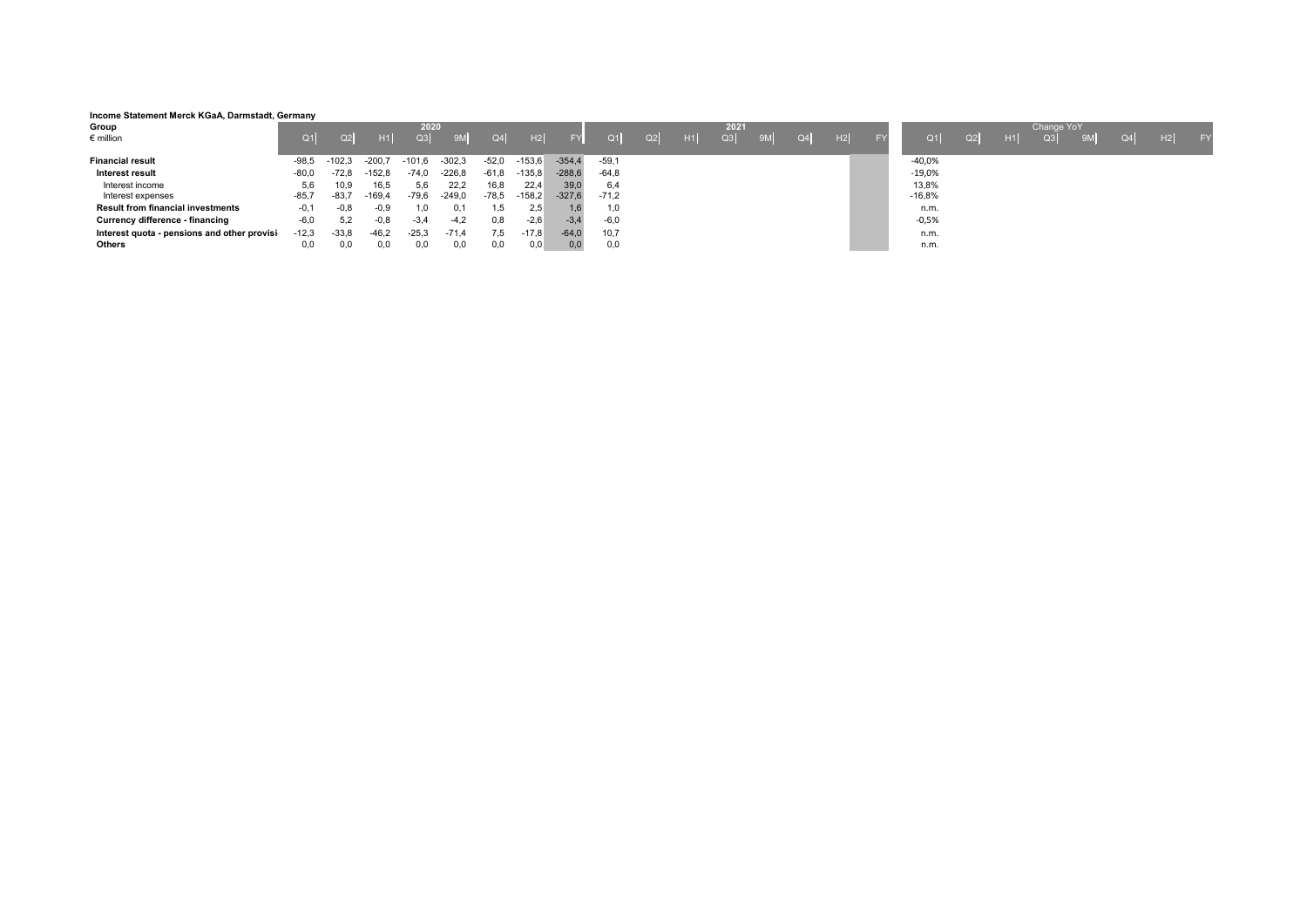| Cash Flow Statement Merck KGaA, Darmstadt, Germany |  |
|----------------------------------------------------|--|
| Group                                              |  |

| οι ναμ                                                      |                |                |             | 74747    |                |           |           |             |             |    |    | 74. Z |            |    |  |                |    | <b>UTRING TUT</b> |    |    |  |
|-------------------------------------------------------------|----------------|----------------|-------------|----------|----------------|-----------|-----------|-------------|-------------|----|----|-------|------------|----|--|----------------|----|-------------------|----|----|--|
| $\epsilon$ million                                          | Q <sub>1</sub> | Q <sub>2</sub> | H1          | Q3       | 9 <sub>0</sub> | Q4        | H2        | <b>FY</b>   | Q1          | Q2 | H1 | Q3    | <b>ION</b> | Q4 |  | Q <sub>1</sub> | Q2 | Q3.               | Q4 | H2 |  |
| Profit after tax                                            | 458,0          | 289,0          | 747,1       | 806,4    | 1 553,5        | 440,3     | 1 246,7   | 1 993,7     | 747,9       |    |    |       |            |    |  | 63,3%          |    |                   |    |    |  |
| Depreciation/amortization/impairment losses/write-ups       | 431,5          | 559,3          | 990,7       | 451,5    | 1442,2         | 495,8     | 947,3     | 1938,0      | 424,0       |    |    |       |            |    |  | $-1,7%$        |    |                   |    |    |  |
| of tangible assets                                          | 189,3          | 208,0          | 397,3       | 222,1    | 619,4          | 219,3     | 441,3     | 838,7       | 198,1       |    |    |       |            |    |  | 4,7%           |    |                   |    |    |  |
| of intangible assets                                        | 242,3          | 348,3          | 590,6       | 230,9    | 821,5          | 278,0     | 508,9     | 1 0 9 9,5   | 225,6       |    |    |       |            |    |  | $-6,9%$        |    |                   |    |    |  |
| of financial assets                                         | $-0,1$         | 2,9            | 2,8         | $-1,4$   | 1,4            | $-1,5$    | $-3,0$    | $-0,2$      | 0,3         |    |    |       |            |    |  | n.m.           |    |                   |    |    |  |
| Changes in working capital                                  | $-355,8$       | $-112,4$       | $-468,3$    | 30,9     | $-437,3$       | 275,0     | 305,9     | $-162,3$    | $-88,4$     |    |    |       |            |    |  | $-75,2%$       |    |                   |    |    |  |
| Changes in inventories                                      | $-128,7$       | $-117,9$       | $-246,6$    | 51,4     | $-195,2$       | 110,1     | 161,5     | $-85,1$     | $-108,0$    |    |    |       |            |    |  | $-16,1%$       |    |                   |    |    |  |
| Changes in trade accounts receivable                        | $-254,3$       | 74,7           | $-179,6$    | $-74,6$  | $-254,2$       | 170,3     | 95,7      | $-83,9$     | $-314,2$    |    |    |       |            |    |  | 23,6%          |    |                   |    |    |  |
| Changes in trade accounts payable                           | 27,1           | $-69,2$        | $-42,0$     | 54,1     | 12,1           | $-5,5$    | 48,7      | 6,6         | 333,8       |    |    |       |            |    |  | >1.000%        |    |                   |    |    |  |
| Changes in provisions                                       | 15,8           | $-53,8$        | $-38,0$     | $-256,2$ | $-294,2$       | 184,7     | $-71,6$   | $-109,5$    | $-33,7$     |    |    |       |            |    |  | n.m.           |    |                   |    |    |  |
| Changes in other assets and liabilities                     | $-22,9$        | $-166,5$       | $-189,3$    | 114,0    | $-75,4$        | $-47,9$   | 66,1      | $-123,3$    | 160,4       |    |    |       |            |    |  | n.m.           |    |                   |    |    |  |
| Neutralization of gain/loss on disposal of assets           | $-34,6$        | $-3,9$         | $-38,4$     | 10,7     | $-27,7$        | $-70,2$   | $-59,5$   | $-97,$      | $-5,8$      |    |    |       |            |    |  | $-83,2%$       |    |                   |    |    |  |
| Other non-cash income and expenses                          | 24,4           | $-9,5$         | 14,9        | 13,1     | 28,0           | 10,6      | 23,7      | 38,6        | 11,6        |    |    |       |            |    |  | $-52,3%$       |    |                   |    |    |  |
| Net cash flows from operating activities                    | 516,5          | 502,2          | 1 018,7     | 1 170,4  | 2 189,1        | 1 288,1   | 2 458,6   | 3 477,2     | 1 216,1     |    |    |       |            |    |  | 135,4%         |    |                   |    |    |  |
| thereof: from discontinued operations                       | 0,0            | 0,0            | 0,0         | 0,0      | 0,0            | 0,0       | 0,0       | 0,0         | 0,0         |    |    |       |            |    |  | n.m.           |    |                   |    |    |  |
|                                                             |                |                |             |          |                |           |           |             |             |    |    |       |            |    |  |                |    |                   |    |    |  |
| Purchase of intangible assets                               | $-17,9$        | $-48,4$        | $-66,3$     | $-34,6$  | $-100,9$       | $-49,4$   | $-84,0$   | $-150,3$    | $-47,1$     |    |    |       |            |    |  | 163,4%         |    |                   |    |    |  |
| Disposal of intangible assets                               | 6,0            | 7,1            | 13,1        | 3,9      | 17,0           | 71,4      | 75,3      | 88,         | 8,7         |    |    |       |            |    |  | 44,7%          |    |                   |    |    |  |
| Purchase of property, plant and equipment                   | $-340,8$       | $-200,4$       | $-541,2$    | $-235,4$ | $-776,7$       | $-635,8$  | $-871,3$  | $-1412,5$   | $-315,0$    |    |    |       |            |    |  | -7,6%          |    |                   |    |    |  |
| Disposal of property, plant and equipment                   | 3,5            | 6,             | 9,5         | $-1,7$   | 7,8            | 27,3      | 25,6      | 35,7        | 6,4         |    |    |       |            |    |  | 84,5%          |    |                   |    |    |  |
| Acquisitions                                                | $-0,8$         | $-5,8$         | $-6,5$      | 0,0      | $-6,5$         | -4,8      | $-4,8$    | $-11.$      | 0,0         |    |    |       |            |    |  | $-100,0%$      |    |                   |    |    |  |
| <b>Divestments</b>                                          | $56,^{\circ}$  | $-0,3$         | 55,8        | $-7,3$   | 48,5           | $-0,8$    | $-8,1$    | 47,8        | 0,9         |    |    |       |            |    |  | $-98,4%$       |    |                   |    |    |  |
| Changes/ Purchase of financial assets                       | $-25,6$        | $-12,4$        | $-38,0$     | $-223,9$ | $-261,9$       | $-15,9$   | $-239,8$  | $-277,8$    | $-10,2$     |    |    |       |            |    |  | $-60,3%$       |    |                   |    |    |  |
| Disposal of financial assets                                |                |                |             | 261,3    | 331,0          |           | 270,6     | 340,4       |             |    |    |       |            |    |  | $-68,4%$       |    |                   |    |    |  |
|                                                             | 31,3           | 38,4           | 69,7        |          |                | 9,3       |           |             | 9,9         |    |    |       |            |    |  |                |    |                   |    |    |  |
| Payments for investments in non-financial assets            | 0,0            | 0,0            | 0,0         | $-500,2$ | $-500,2$       | 0,0       | $-500,2$  | $-500,2$    | 0,0         |    |    |       |            |    |  | n.m.           |    |                   |    |    |  |
| Disposal of non-financial non-operative assets              | 0,0            | 0,0            | 0,0         | 0,0      | 0,0            | 500,5     | 500,5     | 500,5       | 0,0         |    |    |       |            |    |  | n.m.           |    |                   |    |    |  |
| Net cash flows from investing activities                    | $-288,7$       | $-215,8$       | $-503,9$    | $-737,9$ | 241,8          | $-98,2$   | $-836,1$  | $-1340,0$   | $-346,3$    |    |    |       |            |    |  | 20,2%          |    |                   |    |    |  |
| thereof: from discontinued operations                       | 0,0            | 0,0            | 0,0         | $-6,5$   | $-6,5$         | 0,0       | $-6,5$    | $-6,5$      | 0,0         |    |    |       |            |    |  | n.m.           |    |                   |    |    |  |
|                                                             |                |                |             |          |                |           |           |             |             |    |    |       |            |    |  |                |    |                   |    |    |  |
| Dividend payments to Merck KGaA shareholders                | 0,0            | $-168,0$       | $-168,0$    | 0,0      | $-168,0$       | 0,0       | 0,0       | $-168,0$    | 0,0         |    |    |       |            |    |  | n.m.           |    |                   |    |    |  |
| Dividend payments to non-controlling interests              | $-5,1$         | $-0,2$         | $-5,3$      | $-0,4$   | $-5,8$         | $-0,7$    | $-1,2$    | $-6,5$      | $-7,3$      |    |    |       |            |    |  | 42,2%          |    |                   |    |    |  |
| Profit transferred to E.Merck                               | $-57,6$        | $-454,6$       | $-512,2$    | 0,0      | $-512,2$       | 0,0       | 0,0       | $-512,2$    | $-48,2$     |    |    |       |            |    |  | $-16,3%$       |    |                   |    |    |  |
| Changes in financial liabilities to E.Merck                 | $-34,7$        | 389,6          | 355,5       | $-181,5$ | 174,0          | -166,6    | $-348,1$  | 7,5         | $-25,3$     |    |    |       |            |    |  | $-25,7%$       |    |                   |    |    |  |
| Other changes in net equity                                 | 0,0            | 0,0            | 0,0         | 0,0      | 0,0            | 0,2       | 0,2       | 0,2         | 0,0         |    |    |       |            |    |  | n.m.           |    |                   |    |    |  |
| Changes in current and non-current financial liabilities    | 638,2          | $-68,9$        | 569,3       | $-198,2$ | 371,7          | $-1112,7$ | $-1310,9$ | $-741,6$    | 86,5        |    |    |       |            |    |  | $-86,5%$       |    |                   |    |    |  |
| Other changes from financing activities                     | 0,1            | 0,0            | 0,1         | 0,0      | 0,1            | $-101,5$  | $-101,5$  | $-101,4$    | 0,1         |    |    |       |            |    |  | $-38,0%$       |    |                   |    |    |  |
| Net cash flows from financing activities                    | 541,5          | $-302,1$       | 239,4       | $-380,1$ | $-140,7$       | $-1381,3$ | $-1761,4$ | $-1,522,0$  | 5,7         |    |    |       |            |    |  | $-98,9%$       |    |                   |    |    |  |
| thereof: from discontinued operations                       | 0,0            | 0,0            | 0,0         | 0,0      | 0,0            | 0,0       | 0.0       | 0,0         | 0,0         |    |    |       |            |    |  | n.m.           |    |                   |    |    |  |
|                                                             |                |                |             |          |                |           |           |             |             |    |    |       |            |    |  |                |    |                   |    |    |  |
|                                                             |                |                |             |          |                |           |           |             |             |    |    |       |            |    |  |                |    |                   |    |    |  |
| Changes in cash and cash equivalents                        | 769,9          | $-15,7$        | 754,2       | 52,4     | 806,6          | $-191,3$  | $-138,9$  | 615,3       | 875,4       |    |    |       |            |    |  | 13,7%          |    |                   |    |    |  |
| Changes in cash and cash equivalents due to currency        | $-20,1$        | $-2,7$         | $-22,8$     | $-16,6$  | $-39,4$        | $-1,1$    | $-17,6$   | $-40,4$     | 6,8         |    |    |       |            |    |  | n.m.           |    |                   |    |    |  |
| translation                                                 |                |                |             |          |                |           |           |             |             |    |    |       |            |    |  |                |    |                   |    |    |  |
| Cash and cash equivalents as of January 1st                 | 780,6          | 0,0            | 780,6       | 0,0      | 780,6          | 0,0       | 0,0       | 780,6       | 1 3 5 5, 4  |    |    |       |            |    |  | 73,6%          |    |                   |    |    |  |
| <b>Cash and cash equivalents</b>                            | 1 530,4        | $-18,4$        | 1 512,0     | 35,9     | 1 547,8        | $-192,4$  | $-156,5$  | 1 3 5 5 , 5 | 2 2 3 7 , 7 |    |    |       |            |    |  | 46,2%          |    |                   |    |    |  |
| Changes in cash and cash equivalents due to change in scope |                |                |             |          |                |           |           |             |             |    |    |       |            |    |  |                |    |                   |    |    |  |
| of consolidation                                            | 0,0            | 0,0            | 0,0         | 0,0      | 0,0            | 0,0       | 0,0       | 0,0         | 0,0         |    |    |       |            |    |  | n.m.           |    |                   |    |    |  |
|                                                             |                |                |             |          |                |           |           |             |             |    |    |       |            |    |  |                |    |                   |    |    |  |
| <b>Business Free Cash Flow</b>                              |                |                |             |          |                |           |           |             |             |    |    |       |            |    |  |                |    |                   |    |    |  |
|                                                             |                |                |             |          |                |           |           |             |             |    |    |       |            |    |  |                |    |                   |    |    |  |
| <b>EBITDA</b> pre                                           | 1 181,3        | 1 0 7 4 , 2    | 2 2 5 5 , 5 | 1 700,7  | 3 9 5 6, 2     | 1 245,2   | 2 945,9   | 5 201,4     | 1 510,6     |    |    |       |            |    |  | 27,9%          |    |                   |    |    |  |
| CAPEX on PPE and Software                                   | $-175,3$       | $-220,9$       | $-396,2$    | $-258,4$ | $-654,5$       | $-784,1$  | $-1042,5$ | $-1438,7$   | $-224,9$    |    |    |       |            |    |  | 28,3%          |    |                   |    |    |  |
| Changes in inventory                                        | $-101,3$       | $-94,0$        | $-195,3$    | 109,5    | $-85,9$        | 133,9     | 243,4     | 48,1        | $-168,6$    |    |    |       |            |    |  | 66,4%          |    |                   |    |    |  |
| Changes in trade accounts receivable                        | $-161,5$       | 84,8           | $-76,7$     | $-2,8$   | $-79,5$        | 223,0     | 220,3     | 143,6       | $-400,6$    |    |    |       |            |    |  | 148,1%         |    |                   |    |    |  |
| Leasing payments                                            | $-36,4$        | $-31,2$        | $-67,6$     | $-34,6$  | $-102,2$       | $-41,4$   | $-76,0$   | $-143,6$    | $-33,6$     |    |    |       |            |    |  | $-7,8%$        |    |                   |    |    |  |
| Adjustments Business Free Cash Flow                         | $-45,3$        | 0,0            | $-45,3$     | 0,0      | $-45,3$        | 0,0       | 0,0       | $-45,3$     | 0,0         |    |    |       |            |    |  | $-100,0%$      |    |                   |    |    |  |
| <b>Business Free Cash Flow</b>                              | 661,5          | 812,9          | 1 474,4     | 1 514,4  | 2988,8         | 776,6     | 2291,0    | 3 7 6 5, 4  | 682,9       |    |    |       |            |    |  | 3,2%           |    |                   |    |    |  |
| Healthcare                                                  | 377,2          | 261,2          | 638,4       | 790,3    | 1428,7         | 466,5     | 1 256,8   | 1895,2      | 242,4       |    |    |       |            |    |  | $-35,7%$       |    |                   |    |    |  |
| Life Science                                                | 246,7          | 471,8          | 717,9       | 565,8    | 1 283,7        | 310,9     | 876,7     | 1 594,6     | 420,7       |    |    |       |            |    |  | 70,9%          |    |                   |    |    |  |
| Electronics                                                 | 184,4          | 204,5          | 388,9       | 252,5    | 641,4          | 205,5     | 458,1     | 847,0       | 157,4       |    |    |       |            |    |  | $-14,7%$       |    |                   |    |    |  |
| Corporate & Others                                          | $-146,2$       | $-124,6$       | $-270,7$    | $-94,2$  | $-365,0$       | $-206,4$  | $-300,6$  | $-571,4$    | $-137,6$    |    |    |       |            |    |  | $-5,9%$        |    |                   |    |    |  |

| 2020      |                      |                  |                   |                    |                     |    |    | 2021 |    |    |    |           |                      |              |    |    | Change YoY |    |    |    |                        |
|-----------|----------------------|------------------|-------------------|--------------------|---------------------|----|----|------|----|----|----|-----------|----------------------|--------------|----|----|------------|----|----|----|------------------------|
| 3         | 9M                   | Q4               | H2                | <b>FY</b>          | Q1                  | Q2 | H1 | Q3   | 9M | Q4 | H2 | <b>FY</b> |                      | Q1           | Q2 | H1 | Q3         | 9M | Q4 | H2 | $\mathsf{F}\mathsf{Y}$ |
| ,4        | 1 553,5              | 440,3            | 1 246,7           | 1 9 9 3 , 7        | 747,9               |    |    |      |    |    |    |           |                      | 63,3%        |    |    |            |    |    |    |                        |
| ,5        | 1 4 4 2, 2           | 495,8            | 947,3             | 1938,0             | 424,0               |    |    |      |    |    |    |           |                      | $-1,7%$      |    |    |            |    |    |    |                        |
| $\cdot$ 1 | 619,4                | 219,3            | 441,3             | 838,7              | 198,1               |    |    |      |    |    |    |           |                      | 4,7%         |    |    |            |    |    |    |                        |
| 9,        | 821,5                | 278,0            | 508,9             | 1 0 9 9, 5         | 225,6               |    |    |      |    |    |    |           |                      | $-6,9%$      |    |    |            |    |    |    |                        |
| 4,        | 1,4                  | $-1,5$           | $-3,0$            | $-0,2$             | 0,3                 |    |    |      |    |    |    |           |                      | n.m.         |    |    |            |    |    |    |                        |
| 9,        | $-437,3$             | 275,0            | 305,9             | $-162,3$           | $-88,4$<br>$-108,0$ |    |    |      |    |    |    |           | $-75,2%$<br>$-16,1%$ |              |    |    |            |    |    |    |                        |
| ,4<br>6,  | $-195,2$<br>$-254,2$ | 110,1<br>170,3   | 161,5<br>95,7     | $-85,1$<br>$-83,9$ | $-314,2$            |    |    |      |    |    |    |           | 23,6%                |              |    |    |            |    |    |    |                        |
| .1        | 12,1                 | $-5,5$           | 48,7              | 6,6                | 333,8               |    |    |      |    |    |    |           | $>1.000\%$           |              |    |    |            |    |    |    |                        |
| ,2        | $-294,2$             | 184,7            | $-71,6$           | $-109,5$           | $-33,7$             |    |    |      |    |    |    |           |                      | n.m.         |    |    |            |    |    |    |                        |
| ,0        | $-75,4$              | $-47,9$          | 66,1              | $-123,3$           | 160,4               |    |    |      |    |    |    |           |                      | n.m.         |    |    |            |    |    |    |                        |
| .7        | $-27,7$              | $-70,2$          | $-59,5$           | $-97,9$            | $-5,8$              |    |    |      |    |    |    |           | $-83,2%$             |              |    |    |            |    |    |    |                        |
| . 1       | 28,0                 | 10,6             | 23,7              | 38,6               | 11,6                |    |    |      |    |    |    |           | $-52,3%$             |              |    |    |            |    |    |    |                        |
| .4        | 2 189,1              | 1 288,1          | 2 4 5 8,6         | 3 477,2            | 1 2 1 6, 1          |    |    |      |    |    |    |           | 135,4%               |              |    |    |            |    |    |    |                        |
| 0,        | 0,0                  | 0,0              | 0,0               | 0,0                | 0,0                 |    |    |      |    |    |    |           |                      | n.m.         |    |    |            |    |    |    |                        |
| 6,        | $-100,9$             | $-49,4$          | $-84,0$           | $-150,3$           | $-47,1$             |    |    |      |    |    |    |           | 163,4%               |              |    |    |            |    |    |    |                        |
| 9,        | 17,0                 | 71,4             | 75,3              | 88,4               | 8,7                 |    |    |      |    |    |    |           | 44,7%                |              |    |    |            |    |    |    |                        |
| ,4        | $-776,7$             | $-635,8$         | $-871,3$          | $-1412,5$          | $-315,0$            |    |    |      |    |    |    |           |                      | $-7,6%$      |    |    |            |    |    |    |                        |
|           | 7,8                  | 27,3             | 25,6              | 35,1               | 6,4                 |    |    |      |    |    |    |           |                      | 84,5%        |    |    |            |    |    |    |                        |
| 0,        | $-6,5$               | $-4,8$           | $-4,8$            | $-11,4$            | 0,0                 |    |    |      |    |    |    |           | $-100,0%$            |              |    |    |            |    |    |    |                        |
| ,3        | 48,5                 | $-0,8$           | $-8,1$            | 47,8               | 0,9                 |    |    |      |    |    |    |           | $-98,4%$             |              |    |    |            |    |    |    |                        |
| ,9        | $-261,9$             | $-15,9$          | $-239,8$          | $-277,8$           | $-10,2$             |    |    |      |    |    |    |           | $-60,3%$             |              |    |    |            |    |    |    |                        |
| ,3        | 331,0                | 9,3              | 270,6             | 340,4              | 9,9                 |    |    |      |    |    |    |           | $-68,4%$             |              |    |    |            |    |    |    |                        |
| ,2<br>.0  | $-500,2$<br>0,0      | 0,0<br>500,5     | $-500,2$<br>500,5 | $-500,2$<br>500,5  | 0,0<br>0,0          |    |    |      |    |    |    |           |                      | n.m.<br>n.m. |    |    |            |    |    |    |                        |
| .9        | $-1241,8$            | $-98,2$          | $-836,1$          | $-1340,0$          | $-346,3$            |    |    |      |    |    |    |           |                      | 20,2%        |    |    |            |    |    |    |                        |
| ,5        | $-6,5$               | 0,0              | $-6,5$            | $-6,5$             | 0,0                 |    |    |      |    |    |    |           |                      | n.m.         |    |    |            |    |    |    |                        |
|           |                      |                  |                   |                    |                     |    |    |      |    |    |    |           |                      |              |    |    |            |    |    |    |                        |
| ,0        | $-168,0$             | 0,0              | 0,0               | $-168,0$           | 0,0                 |    |    |      |    |    |    |           |                      | n.m.         |    |    |            |    |    |    |                        |
| ,4        | $-5,8$               | $-0,7$           | $-1,2$            | $-6,5$             | $-7,3$              |    |    |      |    |    |    |           | 42,2%                |              |    |    |            |    |    |    |                        |
| 0,        | $-512,2$             | 0,0              | 0,0               | $-512,2$<br>7,5    | $-48,2$             |    |    |      |    |    |    |           | $-16,3%$             |              |    |    |            |    |    |    |                        |
| ,5<br>0,  | 174,0<br>0,0         | $-166,6$<br>0,2  | $-348,1$<br>0,2   | 0,2                | $-25,3$<br>0,0      |    |    |      |    |    |    |           | $-25,7%$             | n.m.         |    |    |            |    |    |    |                        |
| 2,        | 371,1                | $-1$ 112,7       | $-1310,9$         | $-741,6$           | 86,5                |    |    |      |    |    |    |           | $-86,5%$             |              |    |    |            |    |    |    |                        |
| 0,        | 0,1                  | $-101,5$         | $-101,5$          | $-101,4$           | 0,1                 |    |    |      |    |    |    |           | $-38,0%$             |              |    |    |            |    |    |    |                        |
| ,1        | $-140,7$             | $-1381,3$        | $-1761,4$         | $-1522,0$          | 5,7                 |    |    |      |    |    |    |           | $-98,9%$             |              |    |    |            |    |    |    |                        |
| ,0        | 0,0                  | 0,0              | 0,0               | 0,0                | 0,0                 |    |    |      |    |    |    |           |                      | n.m.         |    |    |            |    |    |    |                        |
|           |                      |                  |                   |                    |                     |    |    |      |    |    |    |           |                      |              |    |    |            |    |    |    |                        |
| ,4        | 806,6                | $-191,3$         | $-138,9$          | 615,3              | 875,4               |    |    |      |    |    |    |           |                      | 13,7%        |    |    |            |    |    |    |                        |
| 6,        | $-39,4$              | $-1,1$           | $-17,6$           | $-40,4$            | 6,8                 |    |    |      |    |    |    |           |                      | n.m.         |    |    |            |    |    |    |                        |
| ,0        | 780,6                | 0,0              | 0,0               | 780,6              | 1 3 5 5, 4          |    |    |      |    |    |    |           |                      | 73,6%        |    |    |            |    |    |    |                        |
| ,9        | 1 547,8              | $-192,4$         | $-156,5$          | 1 3 5 5 , 5        | 2 2 3 7 , 7         |    |    |      |    |    |    |           |                      | 46,2%        |    |    |            |    |    |    |                        |
|           |                      |                  |                   |                    |                     |    |    |      |    |    |    |           |                      |              |    |    |            |    |    |    |                        |
| 0,        | 0,0                  | 0,0              | 0,0               | 0,0                | 0,0                 |    |    |      |    |    |    |           |                      | n.m.         |    |    |            |    |    |    |                        |
|           |                      |                  |                   |                    |                     |    |    |      |    |    |    |           |                      |              |    |    |            |    |    |    |                        |
|           |                      |                  |                   |                    |                     |    |    |      |    |    |    |           |                      |              |    |    |            |    |    |    |                        |
| ,7        | 3 9 5 6, 2           | 1 245,2          | 2 945,9           | 5 201,4            | 1 510,6             |    |    |      |    |    |    |           |                      | 27,9%        |    |    |            |    |    |    |                        |
| ,4        | $-654,5$             | $-784,1$         | $-1042,5$         | $-1438,7$          | $-224,9$            |    |    |      |    |    |    |           |                      | 28,3%        |    |    |            |    |    |    |                        |
| ,5        | $-85,9$              | 133,9            | 243,4             | 48,1               | $-168,6$            |    |    |      |    |    |    |           | 66,4%                |              |    |    |            |    |    |    |                        |
| ,8<br>6,  | $-79,5$              | 223,0<br>$-41,4$ | 220,3<br>$-76,0$  | 143,6<br>$-143,6$  | $-400,6$<br>$-33,6$ |    |    |      |    |    |    |           | 148,1%               | $-7,8%$      |    |    |            |    |    |    |                        |
| 0,        | $-102,2$<br>$-45,3$  | 0,0              | 0,0               | $-45,3$            | 0,0                 |    |    |      |    |    |    |           | $-100,0%$            |              |    |    |            |    |    |    |                        |
| .4        | 2988,8               | 776,6            | 2 2 9 1 , 0       | 3 7 6 5, 4         | 682,9               |    |    |      |    |    |    |           |                      | 3,2%         |    |    |            |    |    |    |                        |
| ,3        | 1428,7               | 466,5            | 1 256,8           | 1895,2             | 242,4               |    |    |      |    |    |    |           | $-35,7%$             |              |    |    |            |    |    |    |                        |
| 8.        | 1 283,7              | 310,9            | 876,7             | 1 594,6            | 420,7               |    |    |      |    |    |    |           | 70,9%                |              |    |    |            |    |    |    |                        |
| ,5        | 641,4                | 205,5            | 458,1             | 847,0              | 157,4               |    |    |      |    |    |    |           | $-14,7%$             |              |    |    |            |    |    |    |                        |
| ,2        | $-365,0$             | $-206,4$         | $-300,6$          | $-571,4$           | $-137,6$            |    |    |      |    |    |    |           |                      | $-5,9%$      |    |    |            |    |    |    |                        |